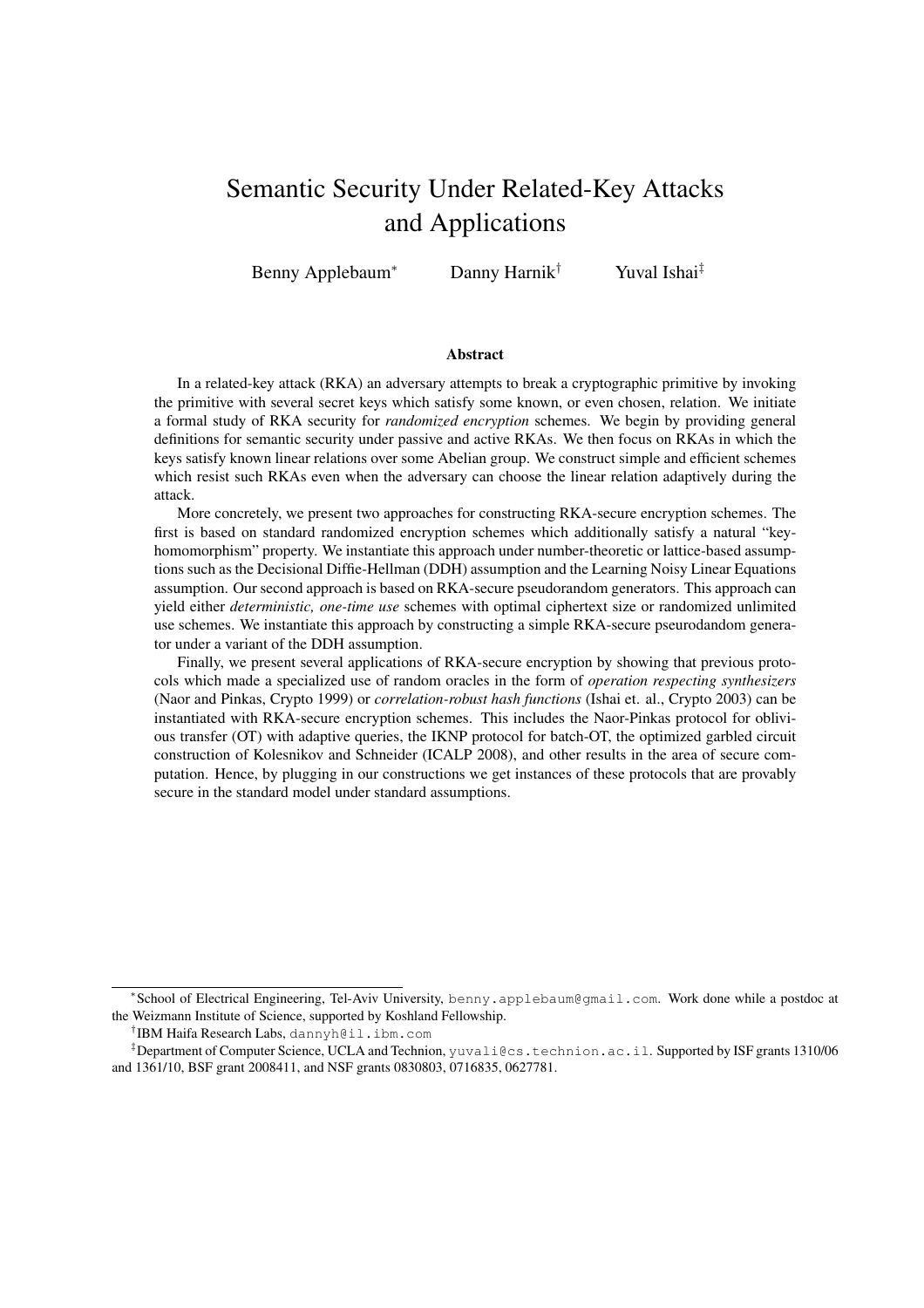## 1 Introduction

Encryption is the most useful and widely known cryptographic primitive. Encryption schemes are being used both as standalone applications (as means of achieving "private" communication), and as building blocks for more complicated cryptographic tasks (e.g., secure multiparty computation). At an intuitive level, a private-key encryption scheme employs a secret key k to "garble" a message m into a ciphertext c, such that only a user who knows the key k can recover the message  $m$  from  $c$ , and any other user learns "nothing" about the message m. Modern notions of security (e.g., semantic security [33] or CCA security [58, 65, 23]) formulated this intuition in a very strong way, granting the adversary full control of almost all aspects of the system including the ability to encrypt messages and to decrypt ciphertexts at his choice. These formulations (and others) have led to increasingly strong notions of security. However, in all these notions the adversary is assumed to have no control on the secret keys. That is, security is guaranteed as long as keys are chosen truly at random and are kept secret.

In the past decade, this requirement has been relaxed to capture scenarios where some information about the keys is leaked to the adversary either directly (cf. [53, 24, 1, 22, 62, 57, 67]) or indirectly in the form of key-dependent messages (cf.  $[17, 12, 3, 37, 36, 39, 13, 2, 15, 14, 4]$ ). The present paper continues this line of research by studying another relaxation of the "random key assumption." Specifically, we study the security of encryption schemes under *related-key attacks* (RKA). In such attacks, the adversary attempts to break the encryption scheme by invoking it with several secret keys which satisfy some known relation. For example, the adversary may ask for encryptions under a tuple of keys  $(k_1, \ldots, k_t)$  whose XOR-differences  $\Delta_i = k_1 \oplus k_i$  are known, or even chosen by the adversary during the attack.

RKAs are widely used in the area of applied cryptography, especially in the cryptanalysis of block ciphers (and typically with respect to the XOR-relation). Such attacks were first considered by Biham [8] and Knudsen [44] in the early 1990's. They were intensively studied in the last decade [9, 10, 26, 42, 70], until the point where today RKA security is considered to be an important goal in the design of block ciphers [21]. Motivated by this state of affairs, Bellare and Kohno [7] initiated a theoretical study of RKA security for block ciphers, theoretically modeled by pseudorandom functions (PRFs) and pseudorandom permutations (PRPs). They defined RKA security with respect to a class of related-key-deriving (RKD) functions  $\Phi$  which specify the key-relations available to the adversary, and considered an active (and adaptive) adversary who can choose the relation from  $\Phi$  during the attack.

Despite some limited positive results, obtained in [7, 51] and more recently in [31], it turned out that even for relatively simple relations (such as the XOR relation) achieving RKA security is very challenging. (See Section 1.2.) Only very recently, this goal was met by Bellare and Cash [6], who constructed RKA-secure block ciphers based on a standard cryptographic assumption (i.e., hardness of the DDH/DLIN problem). While their construction forms an important feasibility result, it is relatively inefficient. Also, it is restricted to linear relations over groups of the form  $\mathbb{Z}_q^*$  (or  $\mathbb{Z}_q$ ) where q is a large prime, rather than XOR-related attacks which may be considered to be more realistic (as they manipulate individual bits).

#### 1.1 Our Contribution

We continue the study of RKA-secure primitives but shift the focus to *randomized* encryption schemes. That is, instead of asking for *pseudorandomness* under RKAs we examine *semantic security* under RKAs. Apart from being a natural question which deserves study in its own right, it turns out that a direct treatment of semantic security has an important advantage: it leads to simpler and more efficient schemes for richer classes of key relations. Furthermore, we show that such randomized encryption schemes can serve as useful building blocks for several applications. Specifically, we reconsider several high-level protocols from the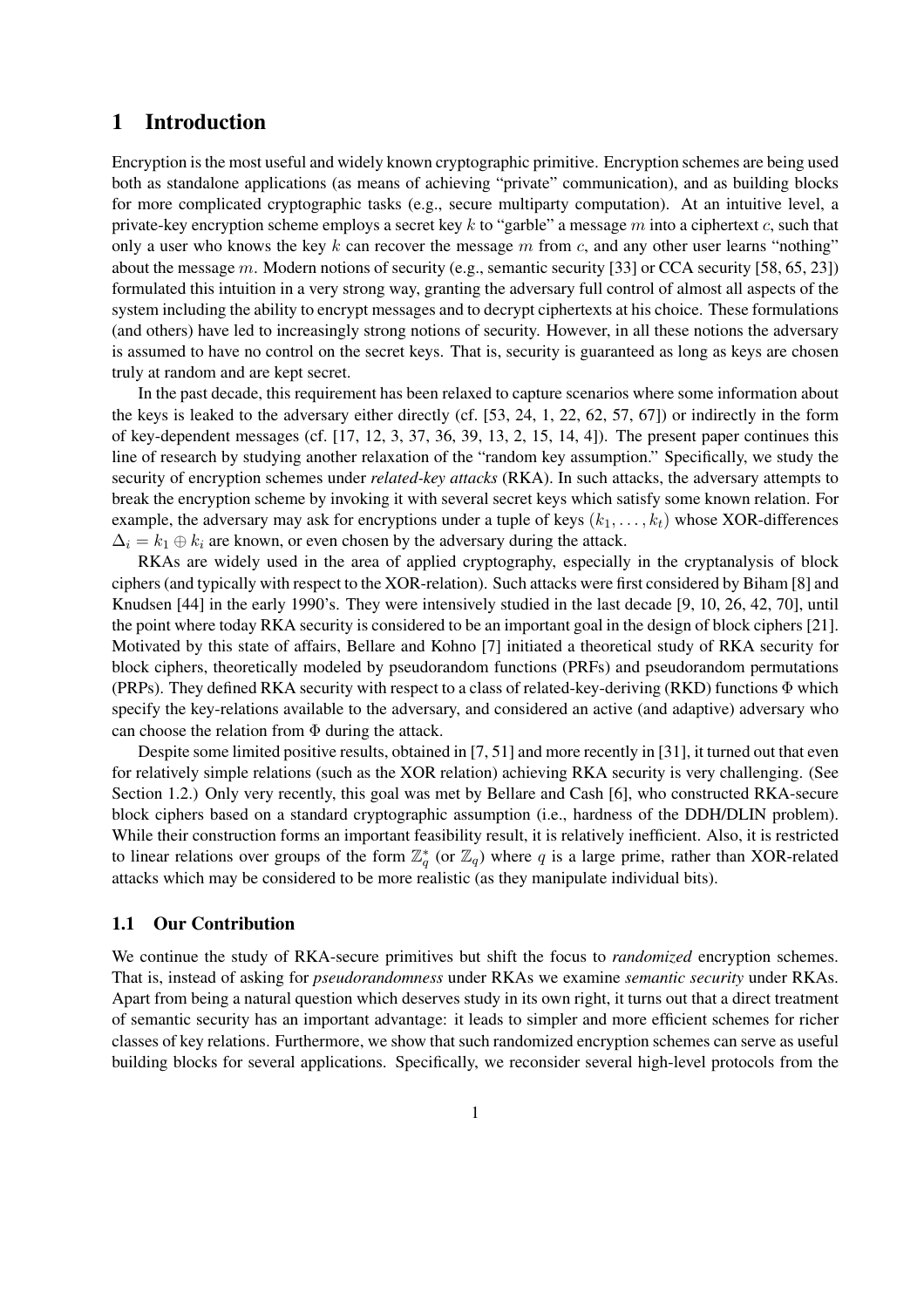literature which originally employ strong pseudorandom objects (typically implemented by random oracles), and show that these protocols can be modified to rely on RKA semantically secure (randomized) encryption schemes. This not only serves as additional motivation for our study, but also further motivates the general work in the cryptanalysis community on the RKA security of practical ciphers. Following is a more detailed account of our results.

#### 1.1.1 Definitions and Constructions

We begin by giving a general definition for semantic security under RKAs. Following [7], we consider RKA security with respect to a class of related-key-deriving (RKD) functions  $\Phi$  which specify the key-relations available to the adversary. Roughly speaking, we let the adversary apply a chosen plaintext attack with respect to a set of keys  $k_1, \ldots, k_t$  which are derived from a master key k via a known function  $\phi$  taken from an RKD family Φ. The adversary's success is tested via a distinguishing game. We present two main variants: a passive RKA (PRKA) in which  $\phi$  is chosen by the challenger, and an adaptive RKA (ARKA) in which the adversary can choose many  $\phi$ 's by himself adaptively during the game.

This work focuses mostly on RKA security for linear relations  $\Phi^+$  which generalize the aforementioned XOR relation to an arbitrary Abelian group. We show that variants of encryption schemes from the literature are in fact secure against such classes of RKAs. The security of these schemes can be based on number theoretic assumptions such as DDH, or coding/lattices assumptions such as learning parity with noise (LPN) or Regev's learning with errors (LWE) assumption [66, 61]. More concretely, these constructions can provide ARKA-security against linear functions over various different groups including  $\mathbb{Z}_2^n$  and  $\mathbb{Z}_{2^n}$  (for which we get the standard XOR and  $+$  <sub>mod 2n</sub> relations), as well as additive groups of the form  $\mathbb{Z}_q^n$ for any  $2 \le q \le 2^{\text{poly}(n)}$  (not necessarily a prime). Security is achieved by exploiting key-homomorphism properties, i.e., the ability to transform an encryption of a message  $m$  under a key  $k$  into an encryption of the same message under  $k + \Delta$ . This property easily leads to RKA semantic security (while being seemingly insufficient for RKA-security of PRFs).

RKAs and the power of randomization. Our results indicate that there is a significant difference between randomized primitives (e.g., randomized encryption) which use some private randomness in addition to the private key, and deterministic primitives (e.g., PRGs, PRFs, or PRPs). Indeed, although symmetric encryption is typically considered to be more "complicated" than pseudorandom generators, it seems that in the RKA setting the latter are harder to construct. This view is also supported by the results of [31].

We do, however, also make progress on the question of realizing deterministic primitives by presenting a simple and efficient construction of an RKA-secure PRG (aka correlation robust hash function [40]). Roughly speaking, an RKA-secure PRG is a function h such that for a secret seed s and *public* random offsets  $\Delta_i$ , the values  $(h(\Delta_1 + s), \ldots, h(\Delta_t + s))$  are pseudo-random. We show that a function of the form  $h(x) = g^{x^t}$  satisfies this requirement under a variant of the DDH assumption that was considered in several previous works (e.g., [34, 28, 18]). The assumption asserts that, in a suitable group, the power sequence  $(g, g^x, g^{x^2}, \ldots, g^{x^i})$  is pseudorandom, for a random generator g, a random x, and any polynomial i. This construction yields RKA-secure *one-time* symmetric encryption scheme with optimal ciphertext size. (This should be contrasted with our randomized DDH-based construction in which the ciphertext must contain a pair of elements in a DDH group even when the message is much smaller.) It should be noted that the notion of one-time security in the RK context allows to encrypt a single message *for each* related key. Hence, this primitive is quite strong and, it implies *stateful* deterministic RKA-secure encryption scheme with optimal ciphertext length, or alternatively a randomized stateless scheme with some additional overhead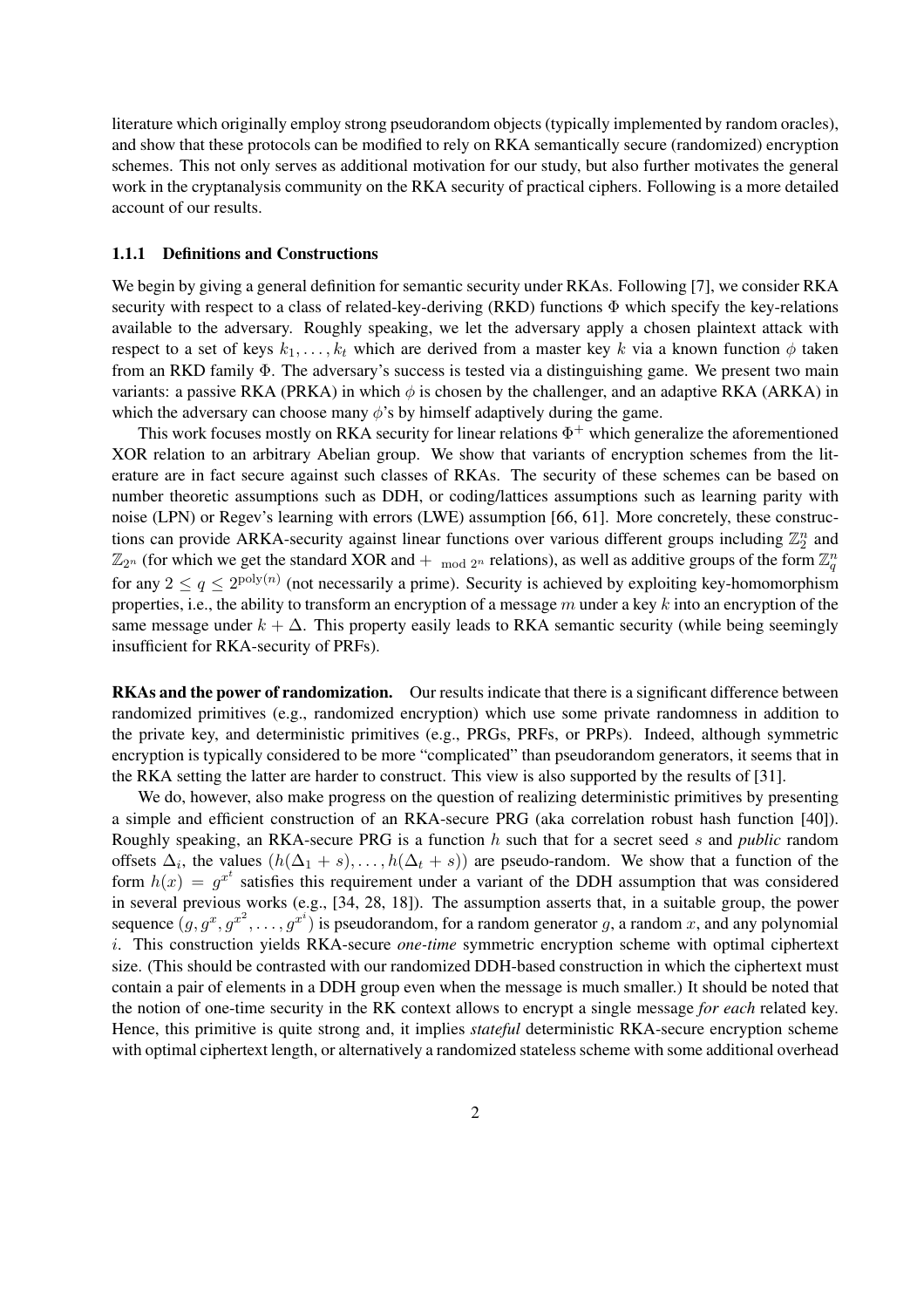in the ciphertext length. $<sup>1</sup>$ </sup>

#### 1.1.2 Applications

We show that several previous cryptographic protocols which were based on random oracles or non-standard primitives can be instantiated (after some modifications) by encryption schemes which provide RKA-security with respect to linear functions. Intuitively, such encryption schemes are useful in protocols in which one party prepares many different ciphertexts, out of which only some will be revealed to the other parties. Standard encryption schemes provide security only if the keys are fully independent, whereas RKA-secure encryption allows to partially "recycle" keys by deriving new keys from old ones via the known relation. This additional flexibility naturally leads to improvements in communication and computation; furthermore, as we will see, in some scenarios a clever usage of these properties allows to distribute the keys to the participants in a way that significantly reduces the computational overhead and/or provides stronger security guarantees. We now elaborate on these applications.

The Naor-Pinkas Adaptive OT. Oblivious transfer (OT) [64, 25, 16, 43] is a central cryptographic primitive which allows a receiver R to obtain a subset of the data items held by a sender S, without letting  $S$ know which items were selected. Naor and Pinkas  $[54]$  studied an adaptive version of k out of N OT, in which the receiver selects  $k$  out of  $N$  items adaptively one-by-one. (Subsequent constructions obtained better efficiency under stronger assumptions; see [18, 35] and references therein.) They described a construction which is based on a special new primitive called *Operation respecting synthesizer* and showed that such a primitive can be realized under the DDH assumption or by using a random oracle. We observe that the Naor-Pinkas protocol can be instantiated by a special form of encryption scheme which, in turn, can be realized from any symmetric encryption scheme which is ARKA secure over linear functions. Hence, we obtain lattice-based and LPN-based instantiations for their protocol.

The IKNP Batch OT. Efficiency is particularly crucial for oblivious transfer due to its extensive use in both protocols for general secure computation (e.g., [68, 32, 43, 49, 41]), as well as more specialized or practically-oriented protocols (e.g., [56, 30, 47]). Indeed, OTs, which typically require computationally expensive public-key operations, form the efficiency bottleneck in many secure computation protocols. This fact motivated [40] (following [5, 55]) to present a batch-OT protocol which efficiently extends a small number of OTs to many OTs. The construction from [40] uses a random oracle or alternatively a XORcorrelation robust hash function – a nonstandard primitive that can be seen as an RKA-secure PRG with respect to XORs. This primitive was presented in [40] with no concrete instantiation, except for suggesting that practical hash functions may serve as good heuristic instances. A similar primitive is also used in subsequent OT extension protocols which offer better efficiency in the case of security against malicious parties [59, 38, 41].

We show that the use of correlation-robust hash functions in these OT extension protocols can be instantiated with PRKA-secure one-time encryption scheme with respect to XORs. We also describe a modification of the construction that can be based on RKA-security with respect to linear relations over general groups. By plugging in our RKA-secure constructions, we get security in the standard model under the DDH assumption, LPN, or LWE. To the best of our knowledge, this is the first instantiation of the IKNP

<sup>&</sup>lt;sup>1</sup>To achieve stateful deterministic RKA-secure encryption, encrypt the *i*-th message  $m_i$  by  $Enc_s(m_i) = m_i \oplus h(s + i)$ . A randomized stateless encryption can be achieved by letting  $Enc_s(m; r) = (r, m_i \oplus h(s + r))$ . See Lemma 3.2.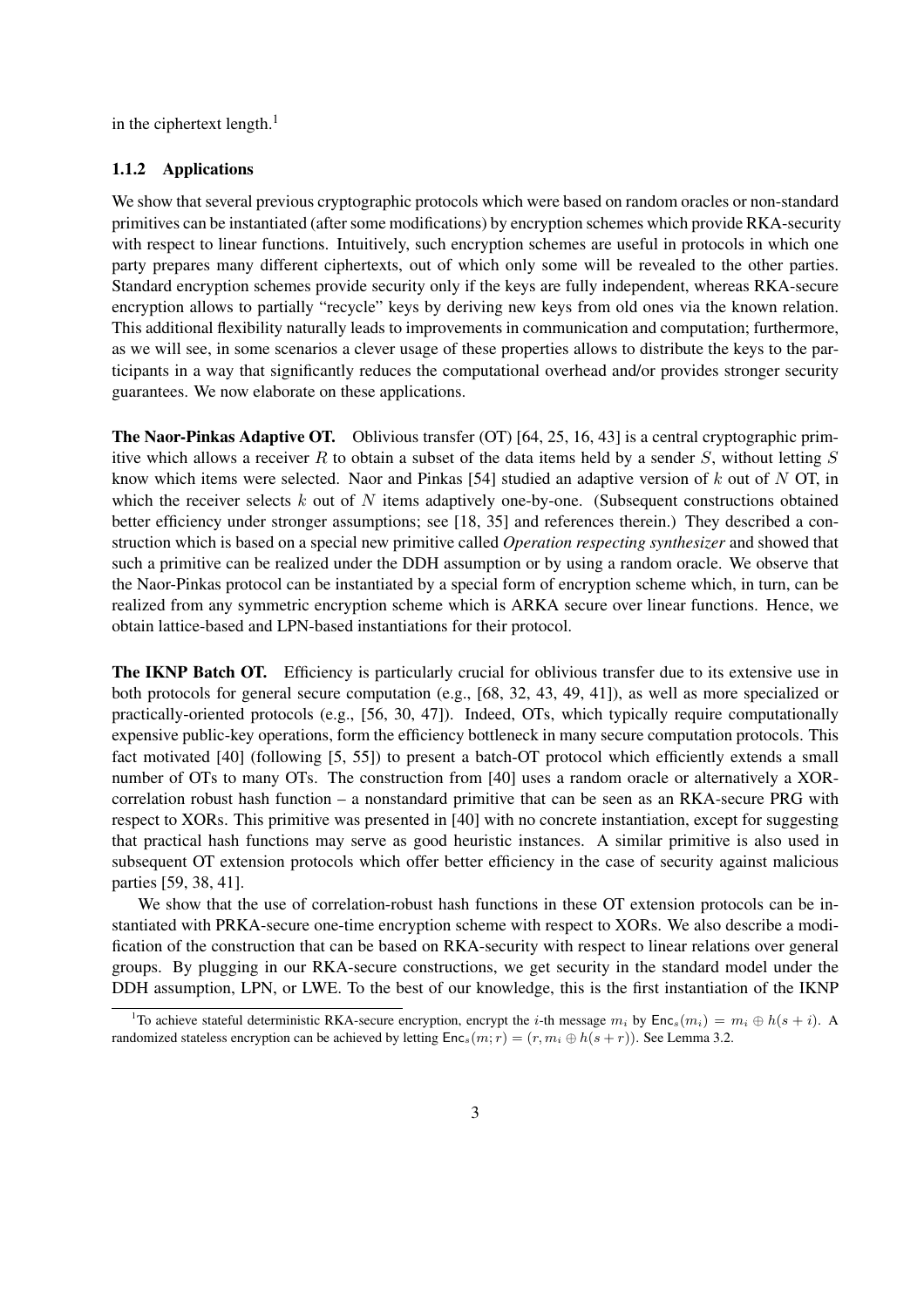protocol or its variants in the standard model. As noted above, we also present a very efficient construction of correlation robust hash functions under a variant of the DDH assumption.

Optimized garbled circuit constructions. Yao's garbled circuit (GC) technique [69] (see [48]) is a powerful tool that allows to securely evaluate any two-party functionality represented as a Boolean circuit. Recently, progress has been made on improving the efficiency of GC-based protocols [49, 60], including some practical implementations [52, 50, 63]. In [46] it is shown how to eliminate the overhead of handling XOR-gates by relying on a random oracle or XOR-correlation robust functions. It turns out that here too, the primitive is used as a one-time encryption scheme and therefore one can use PRKA-secure encryption scheme instead. Although this leads "only" to an efficiency improvement by a constant factor, such savings can still be very beneficial especially for large or medium size circuits as demonstrated in [63, 45]. Another GC optimization which relies on XOR-correlation robust function can be found in [60]. In this application the use of related keys allows to protect the protocol against malicious parties by using an improved cut-and-choose technique.

Heuristic instantiations. We believe that the results of this work are useful even if one decides, due to efficiency considerations, to instantiate the above applications with a heuristic implementation (e.g., a practical hash function such as SHA128). This is for two reasons: First, knowing that such primitives can be instantiated under standard assumptions gives better confidence in the plausibility of heuristic constructions. Second, viewing the primitive as a non-adaptive RKA-secure scheme allows to rely on other heuristic solutions such as block ciphers, for which RKA security is well studied. Indeed, the security of, say, AES under *passive*-RKAs for linear functions is considered to be a very conservative assumption. This may be better than relying on non-standard (yet plausible) properties of a hash function such as correlation robustness. Moreover, as said before, the above applications further motivate the practical study of RKA-security for block ciphers.

#### 1.2 Related Work

Bellare and Kohno [7] were the first to study related-key attacks in a theoretical framework. Other than providing a formal definition for RKA-secure PRPs and PRFs and pointing to some of their applications, [7] attempted to characterize the classes of RKDs  $\Phi$  under which RKA security is possible. They showed that RKA security (for PRFs and PRPs) is impossible even with respect to relatively simple relations, while for other classes of attacks they proved possibility results in the ideal cipher model. They also gave constructions in the standard model that resist *partial*-RKAs (i.e., key-relations that leave some part of the key untouched).

Lucks [51] further studied partial-RKAs and, in addition, showed that RKA-security with respect to linear relations can be achieved under non-standard number-theoretic assumptions. Goldenberg and Liskov [31] studied RKA security for more basic symmetric primitives such as one-way functions and pseudorandom generators. Their results indicate that the way from RKA-secure one-way functions to RKA-secure PRFs or even PRPs is "blocked" at the hard-core bit level. Specifically, while a single related-secret pseudorandom bit is sufficient and necessary to create RKA-secure block ciphers, such hard-core bits *cannot* be constructed via typical (black-box) proof techniques.

Finally, two very recent related works that were done concurrently to our work are [6, 11]. In [6] Bellare and Cash provided the first construction of a block cipher which is provably RKA-secure against linear relations based on a standard assumption (i.e., hardness of the DDH or the DLIN problem). Bitansky and Canetti [11] studied a new notion of obfuscators and, among other things, showed that obfuscators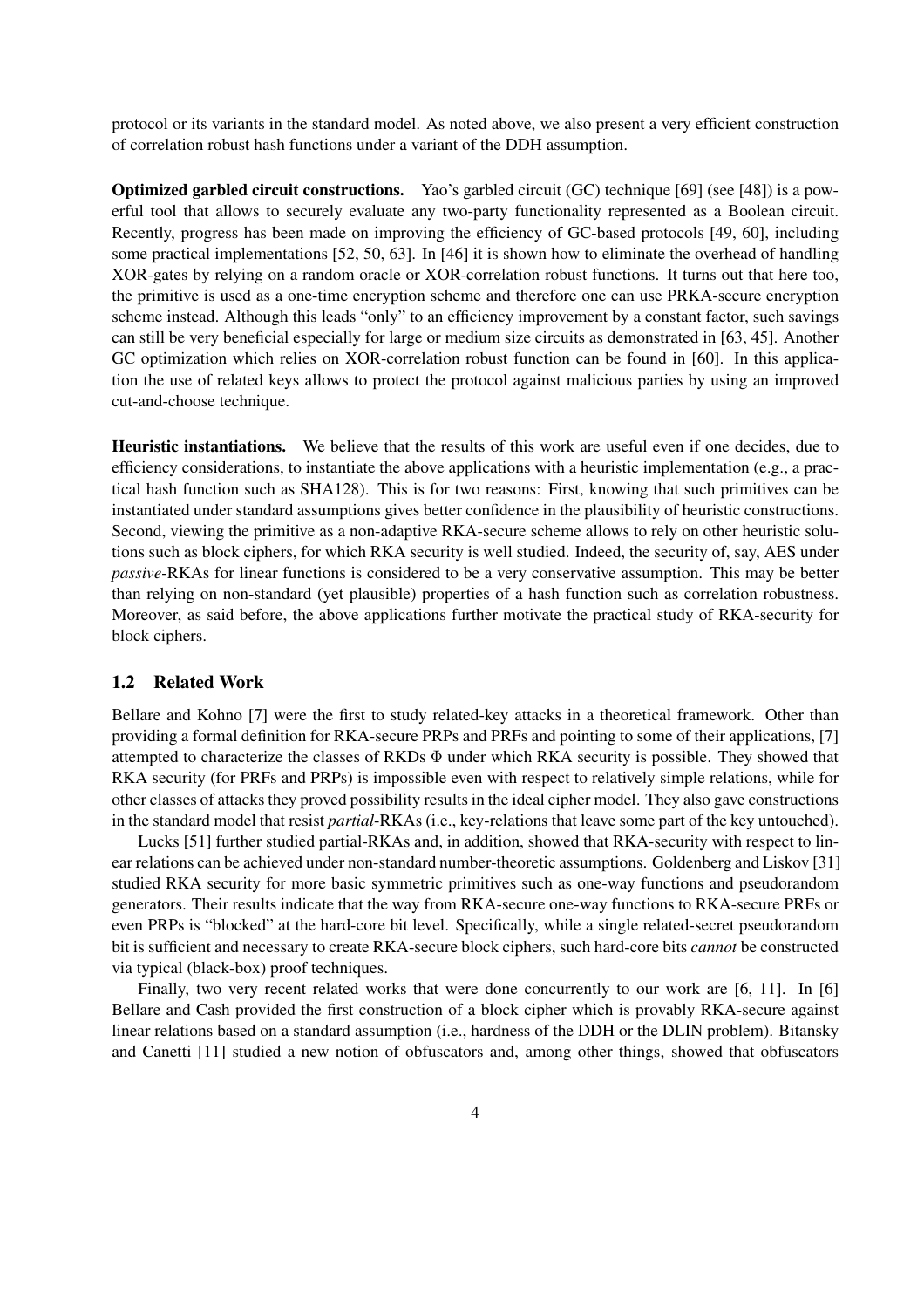for multibit point functions give rise to encryption schemes which remain secure under passive key-related attacks (extending similar connections that were made in [19, 20]). They also presented an obfuscator, whose security follows from a strong (non-standard) variant of the DDH assumption, which gives rise to an encryption scheme that satisfies *passive* RKA security with respect to a wide family of relations as well as active RKA security for linear relations.<sup>2</sup>

Organization. The rest of this paper is structured as follows. In Section 2 we define the notion of semantic-security under Related-Key Attacks and discuss some basic aspects of this notion. In Section 3 we present general tools for constructing RKA secure schemes, and use them to obtain constructions based on concrete cryptographic assumptions. The last two sections are devoted to applications of RKA security batch-OT is constructed in Section 4, and adaptive-OT in Section 5.

# 2 Definitions

Symmetric encryption (syntax). Typically, symmetric encryption schemes can be solely defined by a pair of encryption and decryption algorithms where keys are just random bit strings whose length is equal to the security parameter. However, for our number-theoretic constructions it will be convenient to assume that keys are drawn from other domains (e.g., some group G) whose description is public and possibly generated randomly by some set-up algorithm once and for all. Formally, symmetric encryption scheme consists of three probabilistic-polynomial time algorithms (SetUp, Enc, Dec) as follows: (1) The randomized algorithm SetUp is given a security parameter  $1^n$  and outputs the description of the key space K from which secret keys are sampled uniformly at random. The description of  $K$  includes its size, and a circuit for sampling a random element. Typically, K is assumed to be an Abelian group and in this case its description also includes a circuit for implementing the group operations. The key space and its full description are given as a public parameter and are also passed implicitly to the encryption and decryption algorithms. (2) For  $K \in \mathsf{SetUp}(1^n)$ , the randomized encryption algorithm Enc takes a message m of length  $poly(n)$  and a secret key  $k \in K$  and outputs a ciphertext c. The randomized decryption algorithm Dec takes a ciphertext c and a secret key  $k \in K$  and outputs a plaintext. (3) Correctness: for every message m, the error probability  $Pr_{k \in K}[\textsf{Dec}_k(\textsf{Enc}_k(m)) \neq m]$ , taken over the randomness of Enc, Dec and  $K \stackrel{R}{\leftarrow} \textsf{SetUp}(1^n)$ , is negligible in  $\tilde{n}$ .

Related-key-deriving functions (RKDs). Our formal definition is based on the notion of related-keyderiving (RKD) functions [7]. Let  $\Phi$  be a family of related-key-deriving (RKD) functions  $\phi: K \to K^t$ which map a key to a tuple of related  $t$  keys. Formally, we think of these objects as infinite families which are indexed by all possible key-spaces  $K \in \mathsf{SetUp}(1^n)$ ; i.e., for every  $K \in \mathsf{SetUp}(1^n)$  the family  $\Phi_K$ contains functions of the form  $\phi: K \to K^{t(n)}$ . We will always assume that  $\Phi$  is equipped with an efficient algorithm B and a canonical (and typically natural) representation that allows to specify a function  $\phi \in \Phi_K$ by a string  $\sigma \in \{0,1\}^{\text{poly}(n)}$  where  $B(K,\sigma,\cdot)$  evaluates  $\phi$ .

**Adaptive RKA Security.** Adaptive Related-Key (ARK) security is defined with respect to  $\Phi$  via the following game that takes place between a challenger and an adversary  $A$ . For a security parameter n the game proceeds as follows:

 ${}^{2}$ It should be mentioned, however, that passive RKA seems much weaker than active RKA. See Section 2.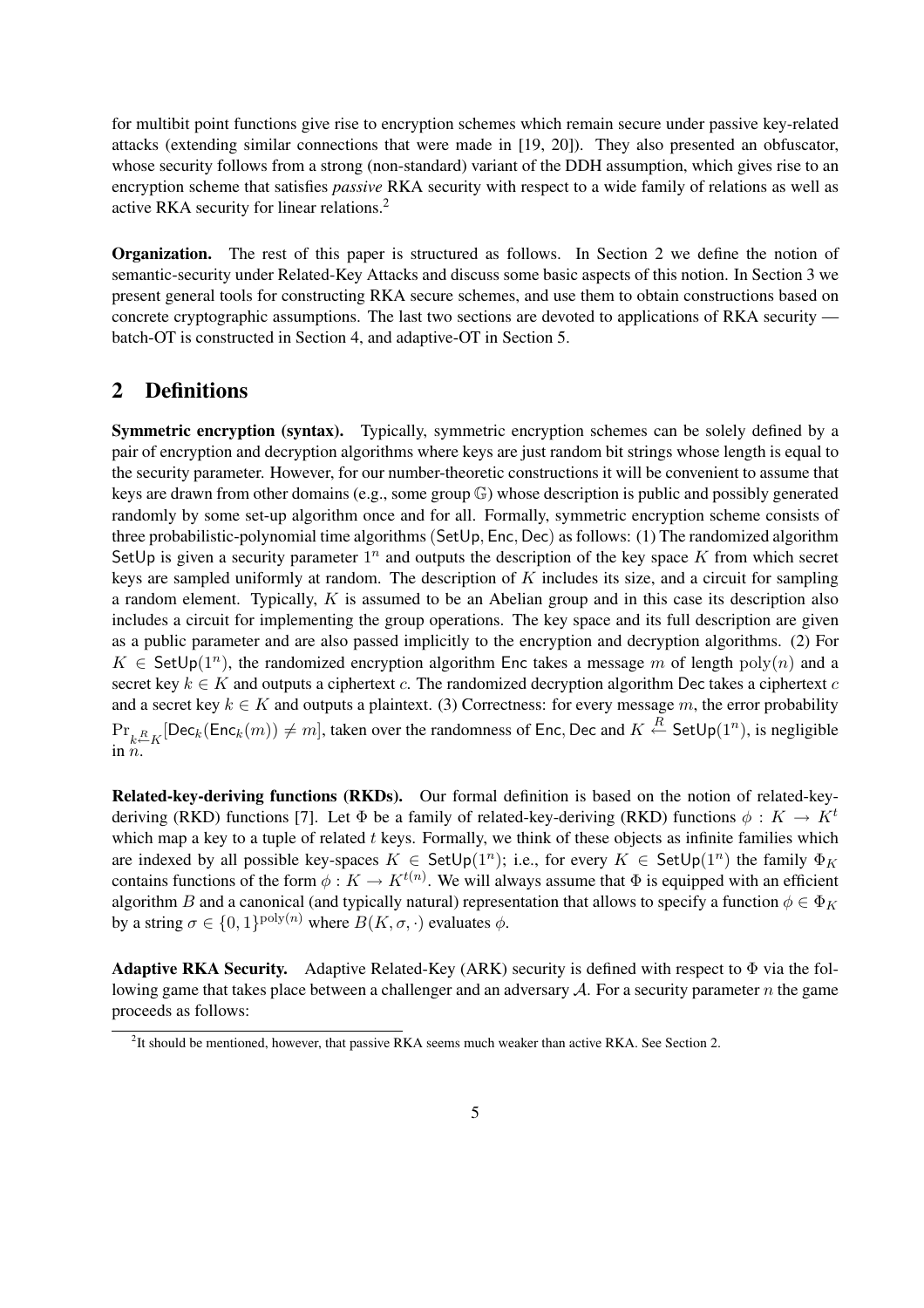- Initialization. The challenger chooses a key space K by invoking the algorithm SetUp( $1^n$ ). Then it randomly chooses a secret key  $k_0 \stackrel{R}{\leftarrow} K$  and a challenge bit  $b \stackrel{R}{\leftarrow} \{0,1\}$ . The challenger sends K to the adversary.
- Queries. The adversary asks polynomially-many queries, where each query is of the form  $(\phi, \phi)$  $m_0, m_1, \ldots, m_t$ ) where  $\phi \in \Phi_K$ . For  $1 \leq i \leq t$ , let  $k_i$  be the *i*-th entry of  $\phi(k)$ . The challenger responds with the tuple  $\overline{a}$

$$
c \stackrel{R}{\leftarrow} \begin{cases} (\mathsf{Enc}(k_j, m_j))_{j=0..t} & \text{if } b = 1, \\ (\mathsf{Enc}(k_j, 0^{|m_j|})_{j=0..t} & \text{if } b = 0. \end{cases}
$$

• Final phase. The adversary attempts to guess b and outputs a bit  $b' \in \{0, 1\}$ .

Definition 2.1. *(ARKA-secure encryption) A symmetric encryption scheme* (SetUp, Enc, Dec)*is*semanticallysecure under Adaptive Related-Key attacks *(in short, ARKA-secure) with respect to an RKD ensemble* Φ *if every polynomial-time attacker* A *has no more than negligible advantage over* <sup>1</sup> 2 *in guessing the value of the bit* b *in the above game (where the running time and the advantage are measured as functions of the security parameter* n*).*

#### Remarks.

- (Avoiding trivialities.) Our syntactic definition requires that all but negligible fraction of the keys in the key space  $K$  be valid, i.e., respect correctness. Without this property (which is also crucial for applications), ARKA-security can be easily achieved (even for arbitrary functions) by adding some redundancy to the keys such that  $\phi(k)$  will result in an invalid key.<sup>3</sup>
- (RKA  $\Rightarrow$  Semantic security.) It is not hard to show that for any family  $\Phi$  breaking ARKA-security is at least as hard as breaking standard semantic security. Indeed, a standard chosen-plaintext attack can be emulated by an ARK attack in which the adversary restricts its attention to ciphertexts generated under  $k_0$  and ignores all other ciphertexts.
- (Impossible families) There are RKD families for which RKA security is impossible to realize. Consider, for example, the function  $\phi_0$  which maps the key k to the all zero key  $k_1 = 0$ . In such a case, since  $k_1$  is known to the adversary, it is easy to distinguish the real mode ( $b = 1$ ) from the dummy mode ( $b = 0$ ). (E.g., ask for an encryption c of some message  $m \neq 0$  under  $k_1$ , and then check whether the ciphertext c decrypts to m under  $k_1 = 0$ .) More generally, if the function  $\phi(k)$  does not leave enough entropy in each of the related keys (when  $k_0 \stackrel{R}{\leftarrow} K$ ), then RKA security is impossible to achieve.

#### 2.1 Relaxations: Passive RKA security and One-time security

For some of our applications it suffices to consider a relaxed notion of *passive* RKA in which the function φ is randomly chosen by the challenger.

Formally, we say that a symmetric encryption scheme (SetUp, Enc, Dec) is *semantically-secure under Passive Related-Key attacks* (in short, PRKA-secure) with respect to an RKD function ensemble Φ, if every

<sup>&</sup>lt;sup>3</sup>At the extreme, consider a scheme in which the key space K contains only a single valid key k (uniquely defined via some information given as part of the public parameters such as point obfuscator). The encryption and decryption algorithm will encrypt/decrypt only after verifying that the given key is the right one. Such a scheme provides security against any Φ but does not satisfy our syntactic definition.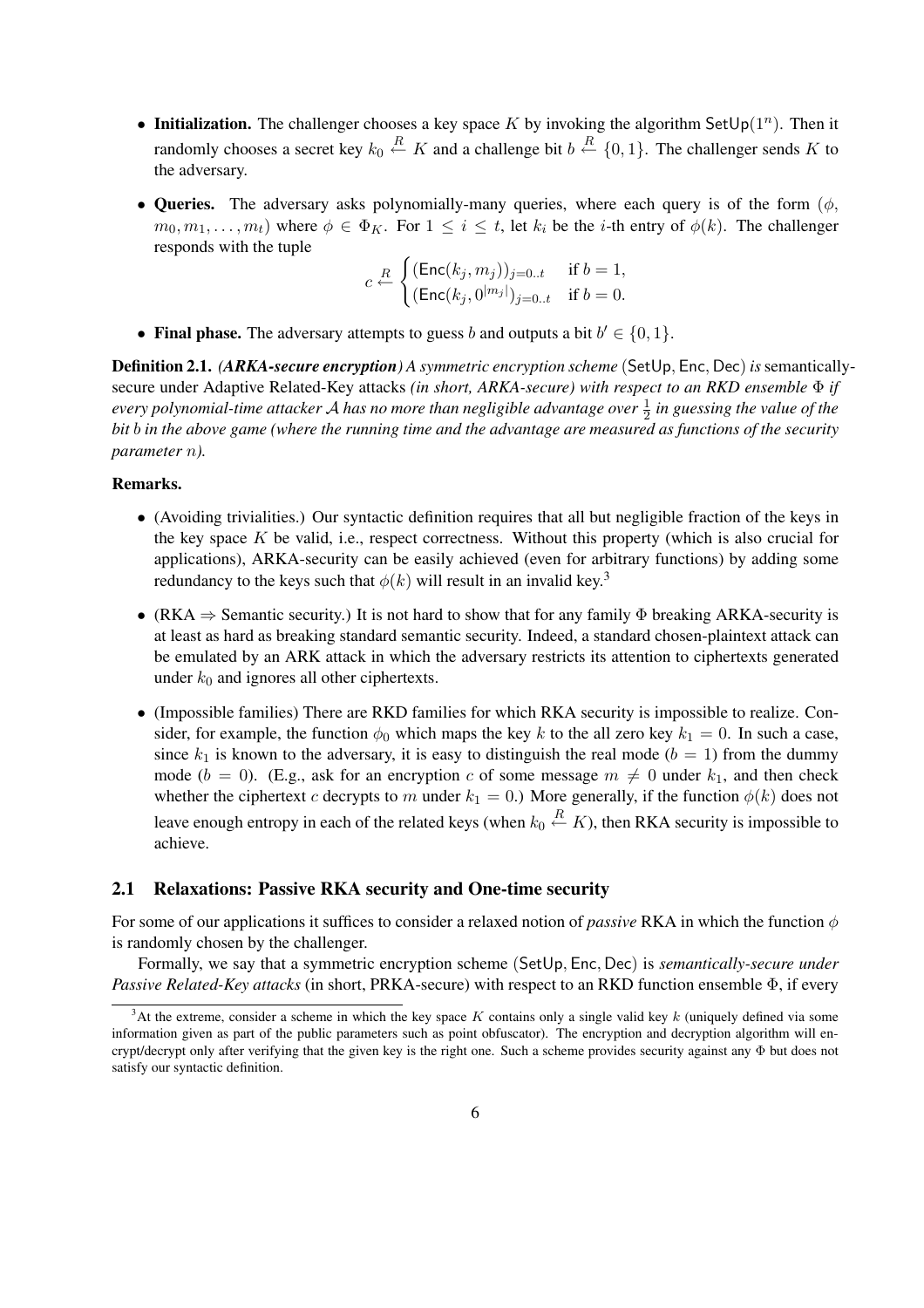polynomial-time attacker A has no more than negligible advantage over  $\frac{1}{2}$  in guessing the value of the bit b in the following game:

- Initialization. The challenger chooses a key space K by invoking the algorithm SetUp( $1^n$ ). Then it randomly chooses a function  $\phi \stackrel{R}{\leftarrow} \Phi_K$  and a random secret key  $k_0 \stackrel{R}{\leftarrow} K$ . Then it defines another vector of t keys by  $(k_1, \ldots, k_t) = \phi(k_0)$ . Finally, the challenger randomly chooses a challenge bit  $b \stackrel{R}{\leftarrow} \{0,1\}$ . The challenger sends K and  $\phi$  to the adversary.
- Queries. The adversary asks for polynomially-many queries where each query is of the form  $(i, m)$ where  $0 \le i \le t$  and m is in the message space. The challenger outputs

$$
c \stackrel{R}{\leftarrow} \begin{cases} \mathsf{Enc}(k_i, m) & \text{if } b = 1, \\ \mathsf{Enc}(k_i, 0^{|m|}) & \text{if } b = 0. \end{cases}
$$

• Final phase. The adversary attempts to guess b and outputs a bit  $b' \in \{0, 1\}$ .

One-time security. PRKA security can be further relaxed to the case of one-time encryption schemes. In this case, we restrict the adversary to use only a single encryption query for each key  $k_i$ . To avoid trivialities, we assume that the message space is at least as large as the key space. (If the key length is sufficiently large then an information theoretic PRKA-secure one-time scheme can be constructed by letting disjoint parts of the key act in each invocation.) We note that this notion suffices for many applications. All the remarks made at the previous section about ARKA security also apply to the case of PRKA one-time encryption.

### 3 Constructions

We will focus on RKA security with respect to the RKD family of linear functions  $\Phi_t^+$ . In this case, we think about the key space K as a group  $\mathbb{G}$ , and for each  $\Delta = (\Delta_1, \ldots, \Delta_t) \in \mathbb{G}^t$  define  $\phi_{\Delta} : \mathbb{G} \to \mathbb{G}^t$ to be the mapping  $k \mapsto (k + \Delta_1, \ldots, k + \Delta_t)$ . Passive RKA-security implies that the adversary cannot break the scheme when given the differences of a  $(t + 1)$ -tuple of random keys. Adaptive RKA provides this guarantee even if the adversary chooses the differences  $\Delta_i$  by himself. Note that ARKA security under the family  $\Phi_1^+$  easily implies security under  $\Phi_t^+$  for any polynomial t. (As any RK query with  $\phi_{(\Delta_1,...,\Delta_t)}$ ) can be emulated by t calls to  $\Phi_{\Delta_i}$  for  $i \in [t]$ .) Hence, in such a case we say that the scheme is simple  $\Phi^+$ ARKA secure. Finally, observe that for  $\mathbb{G} = \mathbb{F}_2^{\ell}$  we get the standard XOR-family  $\Phi_t^{\oplus}$ .

#### 3.1 Generic tools

We will rely on two generic approaches for constructing RKA-secure encryption scheme, described in Section 3.1.1 and Section 3.1.2.

#### 3.1.1 Key-homomorphism

Let  $\mathcal{E} =$  (SetUp, Enc, Dec) be a symmetric encryption scheme where the key space is a family of groups  $\mathbb{G}_n$ . We say that  $\mathcal E$  has *key-homomorphism* if there exists an efficient algorithm (key-homomorphism) H that maps a ciphertext c and a shift amount  $\Delta$  into a new ciphertext c' such that for every  $k, \Delta \in \mathbb{G}_n$ and message m the random variable  $c = \text{Enc}_{k+\Delta}(m)$  is distributed identically to the random variable  $c' = H(\text{Enc}_k(m), \Delta)$  where the distribution is induced by the random coins of Enc and H.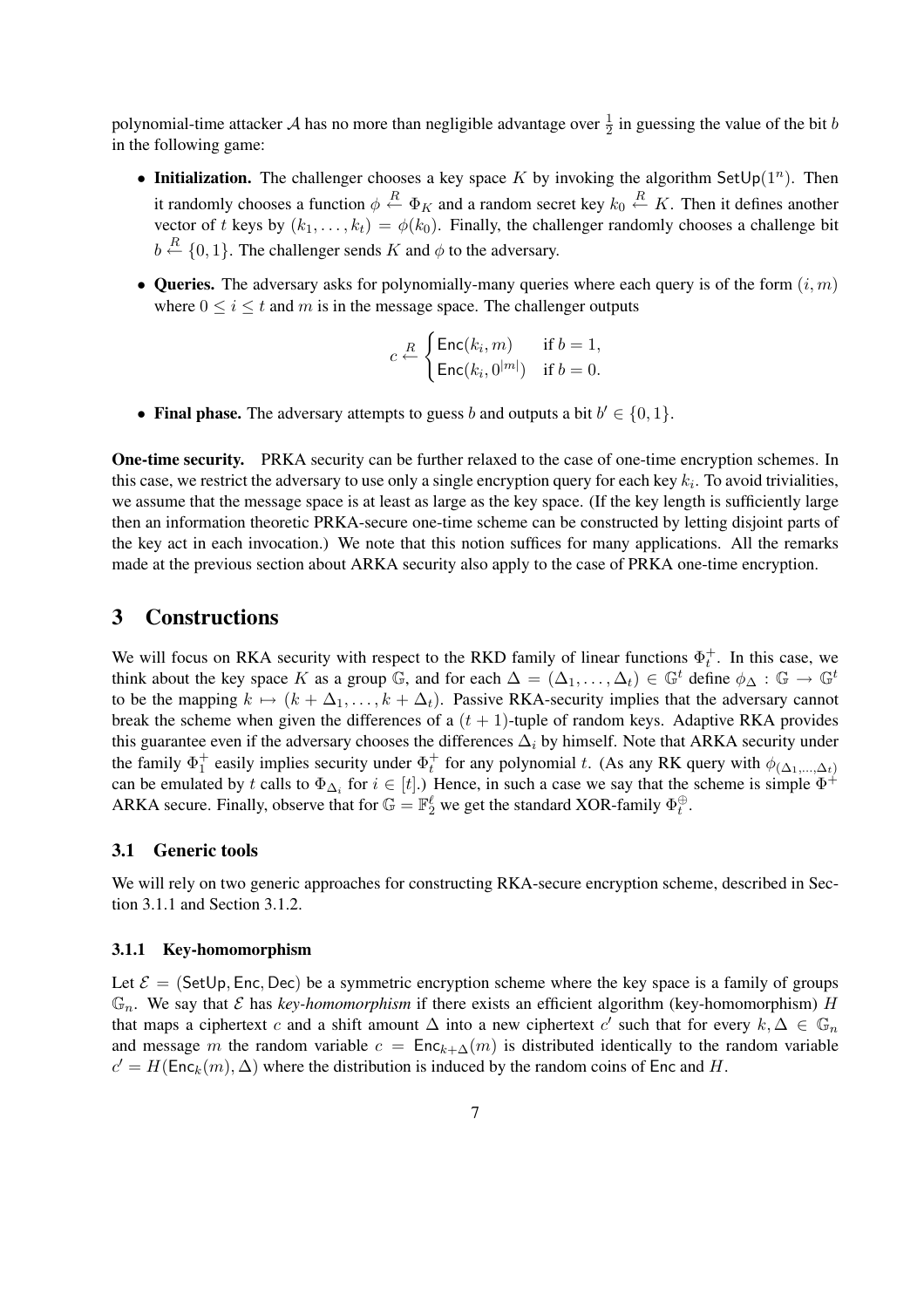Lemma 3.1. *A semantically-secure encryption scheme with key-homomorphism is adaptively-RKA secure with respect to linear RKD's, i.e.,* Φ +*.*

*Sketch.* We use the homomorphism to convert an RKA adversary into an adversary that uses only queries to the original key  $k_0$  (i.e., a CPA adversary). When the RKA adversary  $A$  asks for an encryption under the key  $k + \Delta$  we will ask for  $Enc_k(m)$  and use the key-homomorphism H to translate it into  $Enc_{k+\Delta}(m)$ . We will end with the same output of A. Since the view of A is distributed exactly as in the real game in both cases, namely when b is either zero or one, we get a CPA adversary that breaks semantic security with the same advantage of the RKA adversary.  $\Box$ 

Note that, for the special case of *non-adaptive* RKA security under  $\Phi_t^+$  it suffices to use a weaker notion of homomorphism in which H generates (and outputs) the random shift  $\Delta$  by itself rather than taking it as an input. We will later apply Lemma 3.1 to (variants) of known encryption schemes and get schemes that achieve ARKA security for linear functions under the DDH assumption (Lemma 3.3) and under the LPN and LWE assumptions (Construction 3.6).

#### 3.1.2 Correlation robust generators

RKA-security can be also obtained from correlation robust generators [40], which we define below. (The original term used in [40] is correlation robust hash function.) Let  $t = t(n)$  be a polynomial, and let  $\mathbb{G}_n$ ,  $\mathbb{H}_n$ be two sequences of groups. We say that an efficiently computable function  $h : \mathbb{G}_n \to \mathbb{H}_n$  is *t-correlation robust* if for a random and independent choice of  $t(n)$  elements  $s, \Delta_1, \ldots, \Delta_t(n) \in \mathbb{G}_n$ , the joint distribution  $(h(\Delta_1+s),\ldots,h(\Delta_t+s))$  is pseudo-random *given*  $\Delta_1,\ldots,\Delta_t$ . More formally, the ensemble  $(\Delta_1,h(\Delta_1+s))$  $(s),\ldots,\Delta_{t(n)},h(\Delta_{t(n)}+s))_n$  is computationally indistinguishable from  $(\Delta_1,y_1,\ldots,\Delta_{t(n)},y_{t(n)})_n$  where s and the  $\Delta_i$ 's are chosen uniformly and independently at random from  $\mathbb{G}_n$  and the  $y_i$ 's are chosen uniformly and independently at random from  $\mathbb{H}_n$ . The function h is *correlation robust* if it is t-correlation robust for every polynomial  $t(\cdot)$ .

We now observe that correlation robust generators give rise to both a *deterministic, one-time* RKA-secure encryption scheme with optimal ciphertext size and a randomized unlimited use ARKA-secure scheme.

**Lemma 3.2.** If  $h : \mathbb{G}_n \to \mathbb{H}_n$  is t-correlation robust then the symmetric encryption scheme ( $\mathsf{Enc}_s(m) =$  $h(s) + m$ , Dec<sub>s</sub> $(c) = c - h(s)$  *is* one-time *RKA secure with respect to*  $\Phi_{t-1}^+$ *. Furthermore, if h is correlation robust then the scheme*  $Enc_s(m;r) = (r, h(s+r) + m)$  *is ARKA secure with respect to*  $\Phi^+$ .

*Proof.* An adversary A that breaks the one-time RKA security of the first scheme can be used the break the pseudorandomness of h as follows. Given a challenge  $(\Delta_1, c_1, \dots, \Delta_t, c_t)$  we emulate the one-time RKA game with  $\phi_{\Delta'_2,\dots,\Delta'_t}$  where  $\Delta'_i = \Delta_i - \Delta_1$  and toss the challenge coin b. (We pretend that  $s + \Delta_1$  is the original key k to be attacked.) When the adversary asks for an encryption of m under the *i*-th key (which can happen only once per key) we answer with  $c_{i+1} + m$  if  $b = 1$ , and with  $c_{i+1}$  otherwise. At the end we output "pseudorandom" if and only if the output  $b'$  of the adversary equals to  $b$ . Observe that if the challenges  $c_1, \ldots, c_t$  were truly random then the adversary cannot win with probability better than  $\frac{1}{2}$  as in both modes,  $b = 0$  and  $b = 1$ , the ciphertext distribution is uniform (and independent of the messages). On the other hand, if the challenge vector is pseudorandom then the view of the adversary is distributed exactly as in the real game where  $k_i = s + \Delta_{i+1}$ . Hence, an adversary which breaks the scheme with advantage  $\varepsilon$ results in a distinguisher with similar advantage, and the first part of the claim follows.

We move to the second scheme. Recall that to prove ARKA security with respect to  $\Phi^+$  it suffices to show ARKA security with respect to  $\Phi_1^+$ . Furthermore, we can assume, wlog, that each query is of the form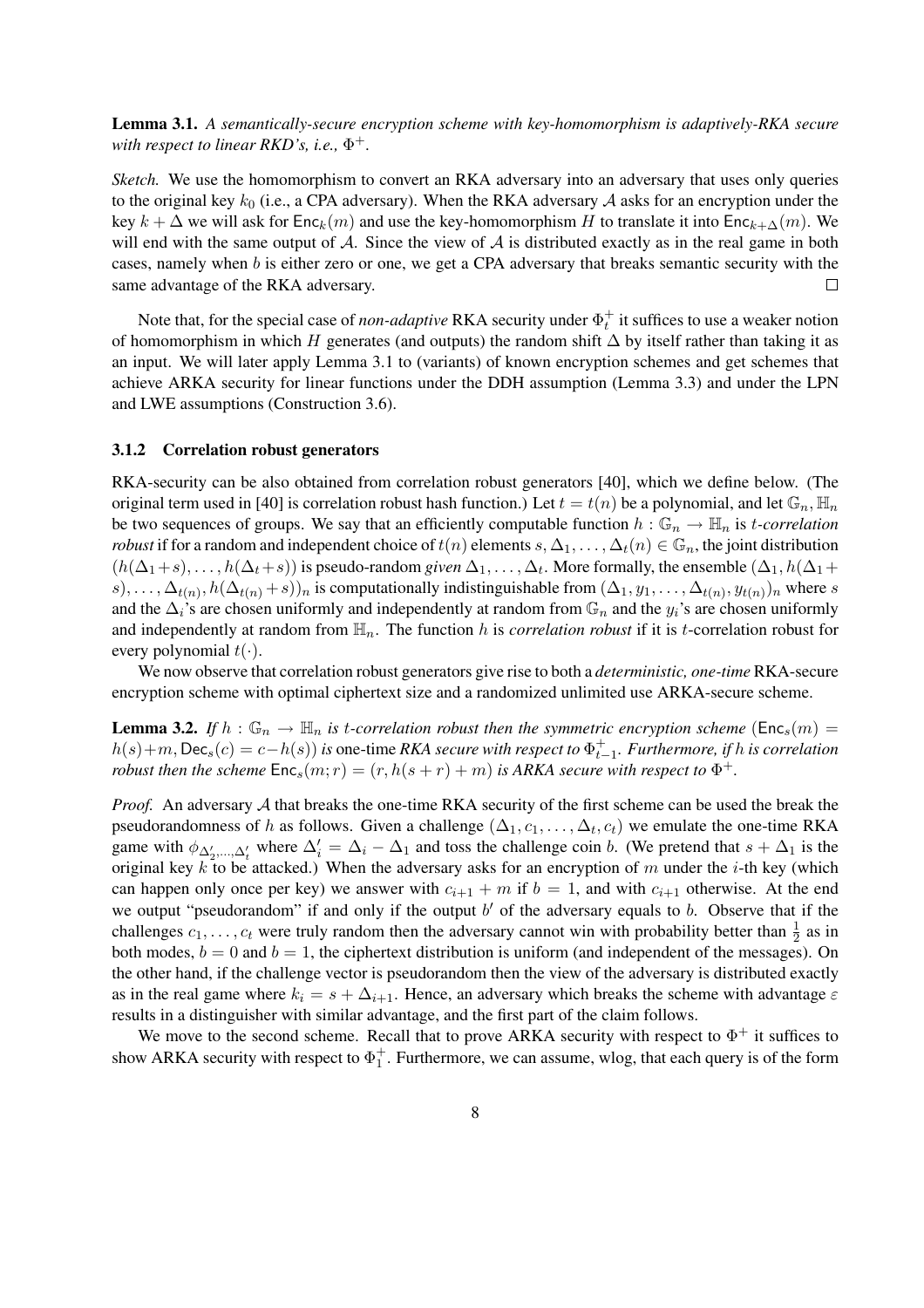$(\delta_i, m_i)$  and is answered by  $Enc_{k_0+\delta_i}(m_i)$  as queries to  $Enc_{k_0}(\cdot)$  can be emulated by letting  $\delta_i = 0$ . Given an adversary A that breaks the ARKA security with respect to  $\Phi_1^+$  by making at most  $\ell$  queries we break the  $\ell$ -correlation robustness of h. Given  $(\Delta_i, c_i)_{1 \leq i \leq \ell}$  we emulate the RKA game as follows. We think of s, the seed of h, as the "master key"  $k_0$ , and toss a challenge coin b. Given the i-th query of the adversary  $(\delta_i, m_i)$ , we let  $r_i = \Delta_i - \delta_i$ , and answer the query with the ciphertexts  $y_i = (r_i, c_i + b \cdot m_i)$ . At the end we output "pseudorandom" if and only if the output  $b'$  of the adversary equals to  $b$ .

Again, if the challenge is truly random, the adversary's view in the case where  $b = 0$  and  $b = 1$  is identical, and consists only of random strings. Hence, in this case the adversary cannot guess the bit b with probability better than  $\frac{1}{2}$ . It remains to show that when the input is pseudorandom the view of the adversary is distributed identically to the real view. (As in this case, an adversary with advantage  $\varepsilon$  breaks the correlation robust PRG with advantage  $\varepsilon$ .)

Indeed, if  $c_i = h(s + \Delta_i)$  then  $y_i = \text{Enc}_{k_0 + \delta_i}(m_i \cdot b; r_i)$  where  $r_i = \Delta_i - \delta_i$  is distributed uniformly and independently. Hence, the view of the adversary is distributed exactly as in the real game.  $\Box$ 

#### 3.2 Number-theoretic constructions

#### 3.2.1 Decisional Diffie-Hellman

Our first concrete construction is based on a private-key version of El-Gamal [27]. Let GrpGen (for group generator) be an efficient probabilistic algorithm that given a security parameter  $1^n$  generates parameters for some cyclic multiplicative group  $\mathbb{G}$ , including the group order q which is an n-bit integer, a generator g, and an efficient algorithm (e.g., circuit) for multiplication (and thus also exponentiation). We say that GrpGen satisfies the DDH assumption if the ensemble  $(g, g^x, g^y, g^{xy})_n$  is computationally indistinguishable from a random tuple  $(g, g^x, g^y, g^z)_n$  where g and the other public parameters are chosen by GrpGen $(1^n)$ and  $x, y, z \stackrel{R}{\leftarrow} \mathbb{Z}_{q_n}$ .

Lemma 3.3 (Symmetric El-Gamal). *Consider the encryption scheme in which (1) public parameters* G, g, q *are generated via* GrpGen(1<sup>n</sup> )*; (2) a secret key* k *is chosen uniformly at random from* Zq*; (3) a message*  $m \in \mathbb{G}$  is encrypted by the pair  $(a, a^k \cdot m)$  where  $a \stackrel{R}{\leftarrow} \mathbb{G}$ ; and (4) a ciphertext  $(a, b)$  is decrypted by *dividing* b *by* a k *. Then, assuming that* GrpGen *satisfies the DDH assumption, the above construction is* adaptively-RKA secure with respect to linear RKDs  $\Phi^+$  where addition is over  $\mathbb{Z}_q$ .

*Proof.* The proof will follow from Lemma 3.1. First we show that the scheme is semantically secure under the DDH assumption. To see this, note that we could equivalently describe the encryption algorithm, as  $Enc_k(m) = (g^r, g^{rs} \cdot m)$  where  $r \stackrel{R}{\leftarrow} \mathbb{Z}_q$  is the randomness of the scheme. This is exactly the El-Gamal scheme whose semantic security follows from DDH. (This is true even in the public-key version where  $g^k$ is public.) It remains to describe a key-homomorphism. Indeed, given a ciphertext  $(a, b)$  and  $\Delta \in \mathbb{Z}_q$ we let  $H((a, b), \Delta)$  be  $(a, b \cdot a^{\Delta})$ . The resulting ciphertext equals to  $(a, a^{k+\Delta} \cdot m)$  which is the output of  $Enc_{k+\Delta}(m)$  when the randomness a is used, as required.  $\Box$ 

Note that the construction makes only a single exponentiation for both encryption and decryption. However, it requires to transmit a group element even if we are interested in much smaller message space. Since ciphertext length is quite important for some of our applications (e.g., the batch OT), we present an alternative construction for one-time encryption scheme that relies on a variant of the DDH assumption that was used in several previous works. This construction employs a "correlation robust generator" as defined in Section 3.1.2.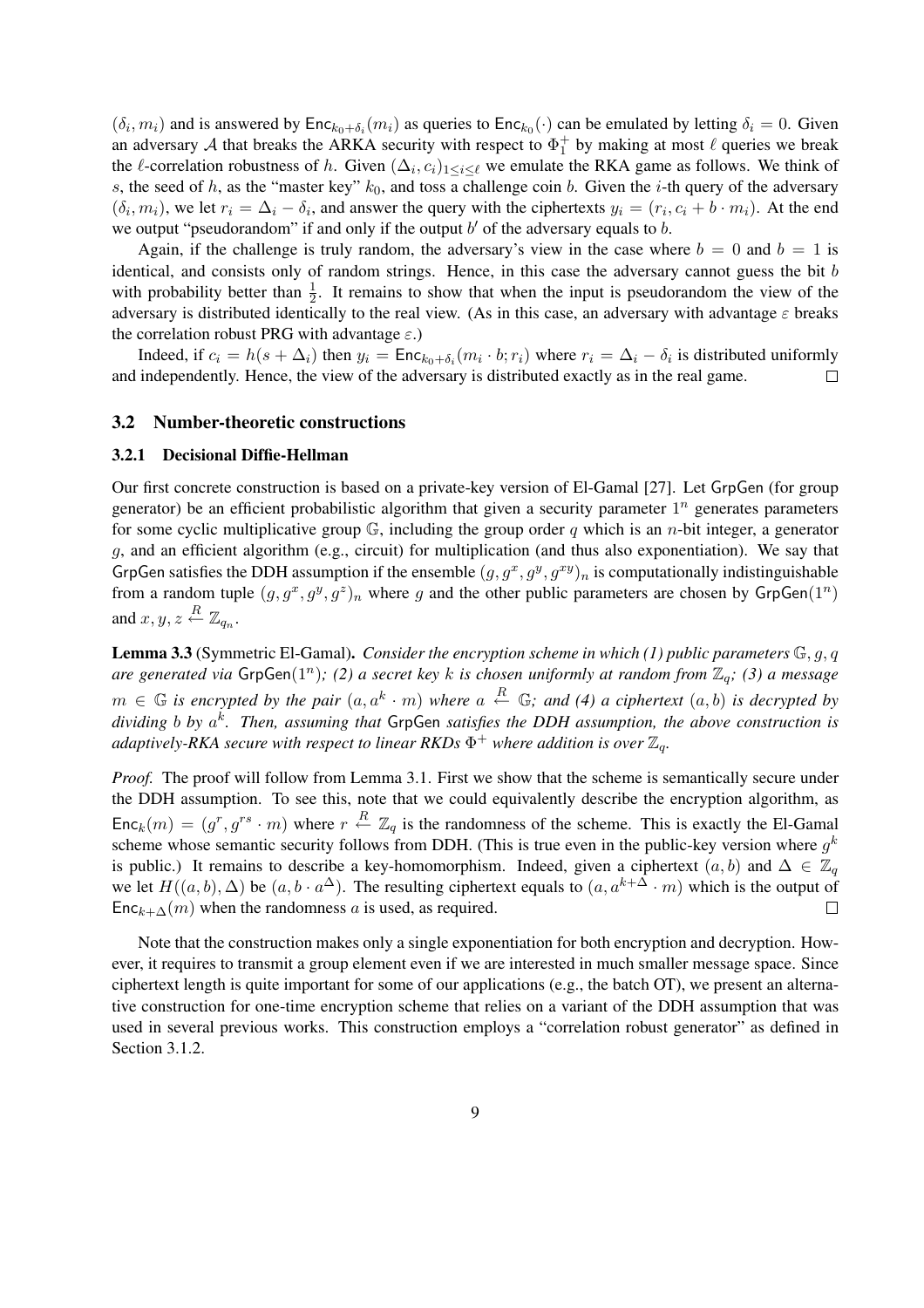#### 3.2.2 Power Diffie-Hellman

**The PDH assumption.** Let  $t = t(n)$  be a polynomial. We say that GrpGen satisfies the *t-Power-* $\textit{Diffe-Hellman}$  (PDH) assumption if the ensemble  $(g, g^x, g^{x^2}, \ldots, g^{x^{t(n)}})_n$  is computationally indistinguishable from a random tuple  $(g, g^{a_1}, g^{a_2}, \ldots, g^{a_{t(n)}})$  where g and the other public parameters are chosen by  $\mathsf{GrpGen}(1^n)$  and  $x, a_1, \ldots, a_t \stackrel{R}{\leftarrow} \mathbb{Z}_{q_n}^*.$ 

Lemma 3.4 (PDH-construction). *Suppose that* GrpGen *satisfies the* t*-PDH assumption for some polynomial* t( $\cdot$ ). Let  $\mathbb{G}, g, q$  be public parameters generated by  $\mathsf{GrpGen}(1^n)$  and let  $h(k) = g^{k^t}$  where  $k \stackrel{R}{\leftarrow} \mathbb{Z}_q$ . Then *the function* h *is a t-correlation robust generator with respect to addition in*  $\mathbb{Z}_q$ *.* 

The proof of the lemma is based on the fact that, for any choice of distinct  $\Delta_i$ , both the PDH tuple  $(g^{k^i})_{i=1}^t$ , and the t-correlated output of the generator  $(g^{(\Delta_i+k)t})_{i=1}^t$  represent a tuple of polynomials in k (hidden in the exponents) which form a basis for the set of polynomials of degree at most  $t$ . Hence, given the  $\Delta_i$ 's one can transform the first tuple to the second one. This transformation also takes the uniform distribution to itself and so reduces the security of the t-correlation robust generator to the PDH assumption. Formally, we will need the following standard fact:

Fact 3.5. Let  $\Delta_1,\ldots,\Delta_t\in\mathbb{Z}_q$  be distinct non-zero elements. Let  $p_i(x)$  be the polynomial  $(x+\Delta_i)^i$ . Then *the set of polynomials*  $P = \{p_0(x), \ldots, p_t(x)\}\$  *forms a basis for the linear space of polynomials of degree at most* t*.*

*Proof of fact.* Since P consists of  $t + 1$  polynomials of degree at most t it suffices to show that P is linearly independent. To see this, arrange the coefficients in an  $(t + 1) \times (t + 1)$  matrix M whose j-th row consists independent. To see this, arrange the coefficients in an  $(t + 1) \times (t + 1)$  matrix M whose of the  $t + 1$  coefficients of  $p_j$ . By the binomial theorem, the *i*-th coefficient of  $p_j$  is  $\binom{t}{i}$  $\int_i^t \Delta_j^{t-i}$  hence M is a Vandermonde matrix which has full rank since all the  $\Delta_i$ 's are distinct non-zero elements.  $\Box$ 

*Proof of Lemma 3.4.* Let  $t = t(n)$ ,  $q = q(n)$  and  $k, \Delta_1, \ldots, \Delta_t \stackrel{R}{\leftarrow} \mathbb{Z}_q$  and  $c_1, \ldots, c_t \stackrel{R}{\leftarrow} \mathbb{G}$ . We will prove that the tuple

$$
(g, \Delta_1, h(\Delta_1 + k), \ldots, \Delta_t, h(\Delta_t + k))
$$

is computationally indistinguishable from

$$
(g,\Delta_1,c_1,\ldots,\Delta_t,c_t)
$$

based on the pseudorandomness of  $(g, g^x, g^{x^2}, \dots, g^{x^t})$ . In fact, it suffices to prove this conditioned on the event that the  $\Delta_i$ 's are all distinct non-zero elements as this event happens with all but negligible probability  $t^2/q$ .

Let  $(y_0, y_1, \ldots, y_t)$  be our PDH challenge. First, we choose a tuple of t random distinct non-zero elements  $\Delta = \Delta_1, \ldots, \Delta_t \stackrel{R}{\leftarrow} \mathbb{Z}_q$ . By Fact 3.5, there exists an invertible linear transformation  $L_{\Delta}$  which maps the polynomials  $(1, x^2, ..., x^t)$  to the polynomials  $(h(x + \Delta_1), ..., h(x + \Delta_t))$ . Since t is polynomially bounded we can also compute  $L_{\Delta}$  efficiently. Now we apply  $L_{\Delta}$  to the "exponent" of the  $y_i$ 's. I.e., instead of summing we multiply and instead of multiplying by a constant  $c$  we raise to the power of  $c$ . Let  $z = (z_0, \ldots, z_t)$  be the result. Suppose that the input was a PDH tuple. Then, the joint distribution of z and  $\Delta$  is identical to the distribution  $(g, \Delta_1, h(\Delta_1 + k), \ldots, \Delta_t, h(\Delta_t + k))$  (conditioned on the  $\Delta_i$ 's being distinct non-zero elements). On the other hand, if the input was a random tuple then the  $z_i$ 's are truly random as the linear transformation  $L_{\Delta}$  is of full rank. Hence, a distinguisher for h allows to break the PDH assumption.  $\Box$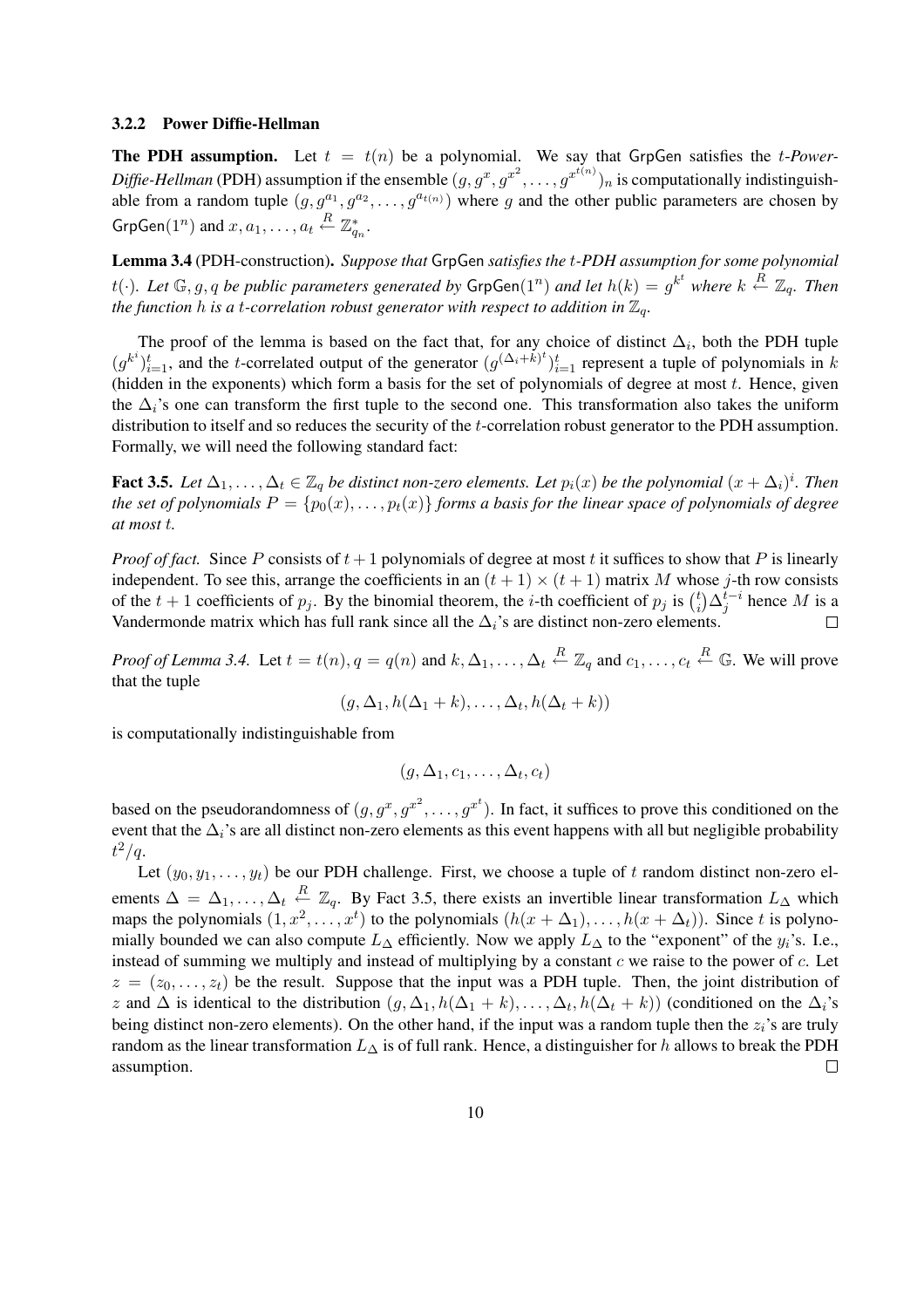By Lemma 3.2, we get the following efficient construction of encryption scheme with one-time RKA security family with respect to  $\Phi^+_{1,t}.$  The key  $k$  is chosen uniformly at random from  $\mathbb{Z}^*_q,$  to encrypt a message  $m \in \mathbb{G}$  we output the value  $(g^{k^t} \cdot m)$ , and to decrypt the ciphertext c divide it by  $g^{k^t}$ . To optimize efficiency one can take a small exponent  $t = \text{poly}(n)$  which upper bounds the required related-key security. More importantly, if the message space is smaller than  $\mathbb{G}$ , we can hash down  $g^{k^f}$  and reduce the ciphertext length.

#### 3.3 LPN/LWE-based constructions

The *learning parity with noise* problem is parameterized by positive integers n, t, and noise parameter  $0 < \varepsilon < \frac{1}{2}$ . The input to the problem is a random matrix  $A \stackrel{R}{\leftarrow} \mathbb{F}_2^{t \times n}$  and a vector  $y = As + e \in \mathbb{F}_2^t$  where  $s \stackrel{R}{\leftarrow} \mathbb{F}_2$  and each entry of e is chosen independently according to the error distribution Ber<sup>t</sup><sub>c</sub> in which each entry is chosen to be 1 independently with probability  $\varepsilon$ . We say that the problem LPN<sub>t, $\varepsilon$ </sub> is *hard*, if there is no efficient adversary that can recover  $s$  from the input with more than negligible success probability.<sup>4</sup> We say that LPN<sub>ε</sub> is *hard* if LPN<sub>tε</sub> is hard for every polynomial  $t(\cdot)$ . We describe the symmetric encryption scheme of [2] which is a variant of the scheme of [29].

**Construction 3.6** (LPN-construction). Let  $\ell = \ell(n)$  and  $N = N(n)$  be an arbitrary polynomials. Let  $\varepsilon < \frac{1}{2}$  be a constant error parameter and  $0 < \delta < \frac{1}{2}$  be a constant. Let  $G = \{G_\ell\}$  be an (ensemble of)  $t \times l$  binary generator matrix of a family of linear error-correcting codes with efficient decoding algorithm *D that can correct up to*  $(\varepsilon + \delta) \cdot t$  *errors.* 

- Secret-key: The secret key of the scheme is a matrix S chosen uniformly at random from  $\mathbb{F}_2^{n \times N}$ .
- Encryption: To encrypt a message  $M \in \mathbb{F}_2^{\ell \times N}$ , choose a random  $A \stackrel{R}{\leftarrow} \mathbb{F}_2^{\ell \times n}$  and a random noise *matrix*  $E \stackrel{R}{\leftarrow}$  Ber $_{\varepsilon}^{t \times N}$ . Output the ciphertext  $(A, A \cdot S + E + G \cdot M)$ .
- Decryption*: Given a ciphertext* (A, Z) *apply the decoding algorithm* D *to each of the columns of the matrix* Z − AS *and output the result.*

Efficiency and security. The scheme is highly efficient as encryption requires only cheap matrix operations and decryption requires in addition to decode the code G. It is shown in [2] that for proper choice of parameters both encryption and decryption can be done in quasilinear time in the message length (for sufficiently long message). The above scheme is semantically secure assuming the intractability of the LPN<sub>ε</sub> problem (see [2]). It is not hard to see that the scheme has a key-homomorphism by letting  $H((A, Y), \Delta) = (A, Y + A \cdot \Delta)$  where  $\Delta \in \mathbb{F}_2^{n \times N}$ . Hence, by applying Lemma 3.1, and viewing the key as bit string of length  $n \cdot N$ , we get:

**Lemma 3.7.** Assuming that  $\text{LPN}_\epsilon$  is hard, the above construction is adaptively RKA-secure with respect to *XOR-RKDs* Φ ⊕*.*

Extension to LWE. The LPN problem can be generalized by replacing the moduli 2 with a larger moduli  $q = q(n) \leq 2^{\text{poly}(n)}$ , and by choosing each entry of the noise vector e from some distribution  $\chi$  over  $\mathbb{F}_q$ . Typically,  $\chi$  is taken to be  $\bar{\Psi}_\alpha$  which is a discrete Gaussian centered around 0 with standard deviation  $\alpha q$ . (Formally, we sample from  $\bar{\Psi}_{\alpha}$  by drawing y from the Gaussian probability distribution whose density

<sup>&</sup>lt;sup>4</sup>This can be considered to be a "decoding game" where A generates a random linear code and the goal is to recover a random information word s given a noisy codeword y.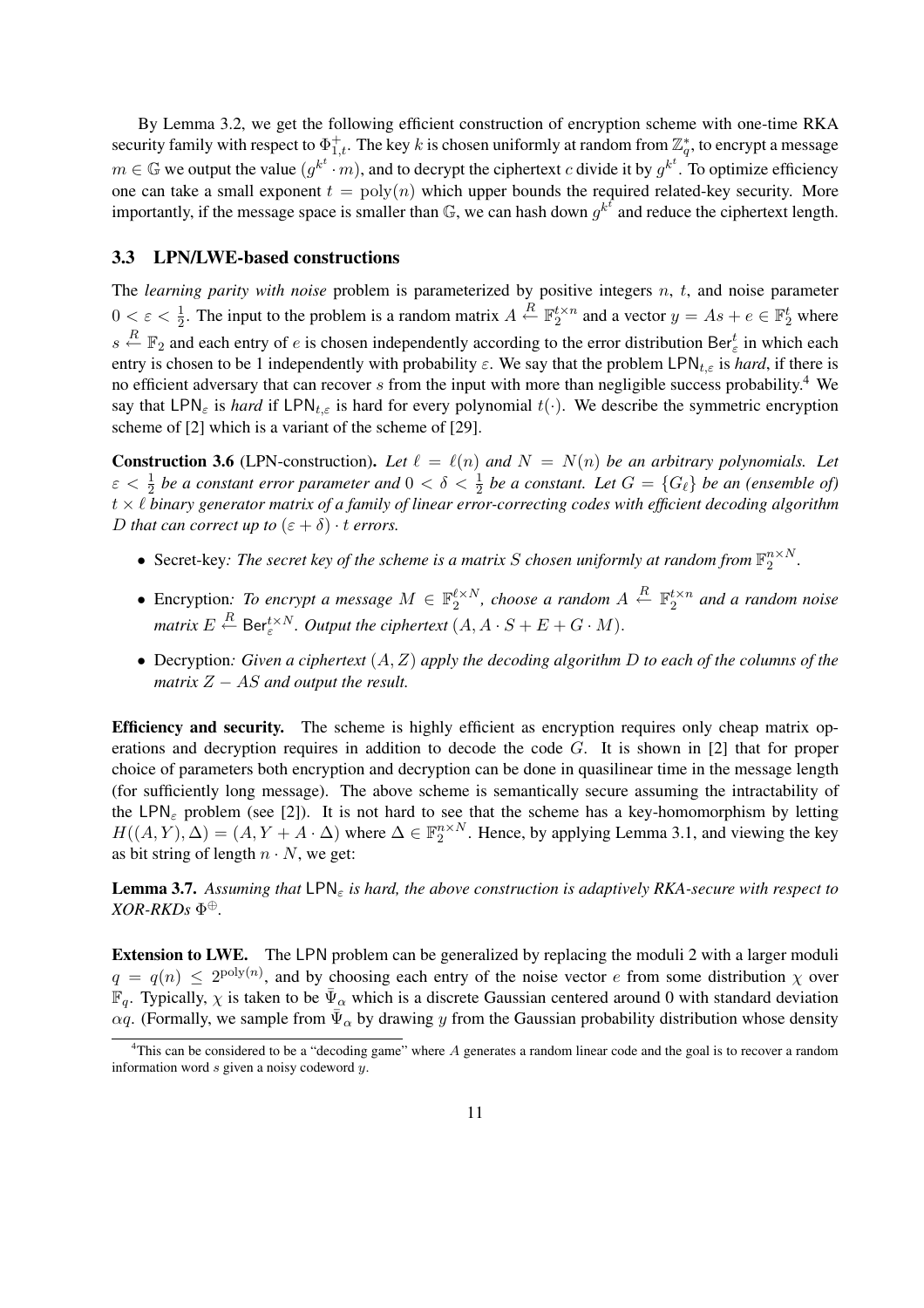function is  $\exp(-\pi(x/\alpha)^2)/\alpha$  and outputting  $[q \cdot y] \bmod q$ . This version of the problem called *learning with error* (LWE<sub>q, $\bar{\Psi}_{\alpha}$ ) was introduced by Regev [66], who demonstrated strong evidence for its hardness.</sub> Specifically, Regev discovered a *quantum* reduction from approximating well-studied lattice problems to within  $\tilde{O}(n/\alpha)$  factors in the *worst case* to solving LWE<sub>q,  $\bar{\Psi}_{\alpha}$ , when  $\alpha \cdot q \geq n$  and q is polynomial in n.</sub> Recently, Peikert [61] also gave a related *classical* reduction for the case where q is exponential in n and all the prime factors of  $q$  are polynomially bounded.

Construction 3.6 can be generalized to the LWE variant in a natural way. That is, we choose the entries of the matrices S and A randomly from  $\mathbb{F}_q$ , and the entries of the matrix E from  $\chi$ . The message space can be taken to be any arbitrary subset of  $\mathbb{F}_q^{\ell \times N}$ . Semantic security follows from a Lemma of [66] which shows that, assuming the hardness of LWE<sub>q, x</sub>, the distribution  $(A, A \cdot S + E)$  is pseudorandom.<sup>5</sup> To enable decryption, we should employ an error-correcting code which corrects (whp) errors drawn from  $\chi$ <sup>6</sup>.

### 4 Batch OT from RKA Security

#### 4.1 High-level description

Oblivious transfer [25, 64] is a two-party protocol between a *sender* S and a *receiver* R. The sender holds a pair of strings and the receiver holds a selection bit. At the end of the protocol the receiver should learn just the selected string, and the sender should not gain any new information. Batch OT,  $\circ T_{\ell}^{m}$ , realizes m (independent) oblivious transfers of  $\ell$ -bit strings. Formally, this can be defined as a secure two-party protocol between a sender S and a receiver R realizing the following  $\circ \mathbb{T}_{\ell}^m$  functionality: The input of S is m pairs  $(x_{i,0}, x_{i,1}), 1 \leq j \leq m$ , where each  $x_{i,b}$  is an  $\ell$ -bit string, and the input of R is m selection bits  $r = (r_1, \ldots, r_m)$ . The output of R is  $x_{j,r_j}$  for  $1 \le j \le m$ , while S has no output.

In [40] it was shown how to efficiently extend a small number of OTs to many OTs. The construction uses a random oracle or a correlation robust generator with respect to XOR. We describe a variant of this construction which relies on one-time symmetric encryption with RKA-security under linear functions  $\Phi_k^+$ k over general groups. Below we give a high level intuitive description of our version of the protocol. More details and proofs are deferred to Section 4.2. We focus for simplicity in the semi-honest setting. (The protocol can be adapted to the malicious model via cut-and-choose-techniques as in [40, 59, 38] or, with only a constant asymptotic overhead, by using the general compiler of [41].)

Our starting point is the standard fact that OT can be easily reduced to a randomized version of OT in which m pairs of random secret keys  $(T_{1,0}, T_{1,1}), \ldots, (T_{m,0}, T_{m,1})$  are generated and given to the sender, while the receiver learns the keys  $(T_{i,r_i})_{i=1}^m$  where  $r = (r_1, \ldots, r_m)$  are the receiver's selection bits. Indeed, given such a functionality  $\circ T_{\ell}^{m}$  can be implemented by letting the sender use symmetric encryption scheme to encrypt the secret  $x_{j,b}$  under the key  $T_{j,b}$  and send all the ciphertexts to the receiver who can decrypt only the ciphertexts which correspond to the keys that he learned.

The first observation is that if the symmetric encryption scheme satisfies RKA-security under linear functions  $\Phi_m^+$  then the reduction still works even if  $T_{i,0} = T_{i,1} + s$  for a random s as long as it is being kept hidden from the receiver. Next, we observe that the key-distribution functionality can be implemented in the "reverse" order: Let the receiver choose the keys  $(T_{i,r_i})_{i=1}^m$ , let the sender choose the "shift" s and construct a protocol which allows the sender learn the  $T_{0,i}$ 's. Then have S set  $T_{i,1}$  to  $T_{i,0} - s$ . Hence, for each i we

<sup>&</sup>lt;sup>5</sup>In fact, Regev [66] proves this lemma only for the case where  $N = 1$ . i.e., S is a vector. However, a simple hybrid argument shows that this is true for arbitrary polynomial  $N$ . See [2].

<sup>&</sup>lt;sup>6</sup>For example, one can encode each bit b of the message by a symbol in  $\mathbb{F}_q$  via the mapping  $b \cdot \lceil q/2 \rceil$  this encoding works as long as  $\chi < q/4$  with overwhelming probability. Of course, better ECC's can improve the rate of the encryption as long as the noise rate is not too large.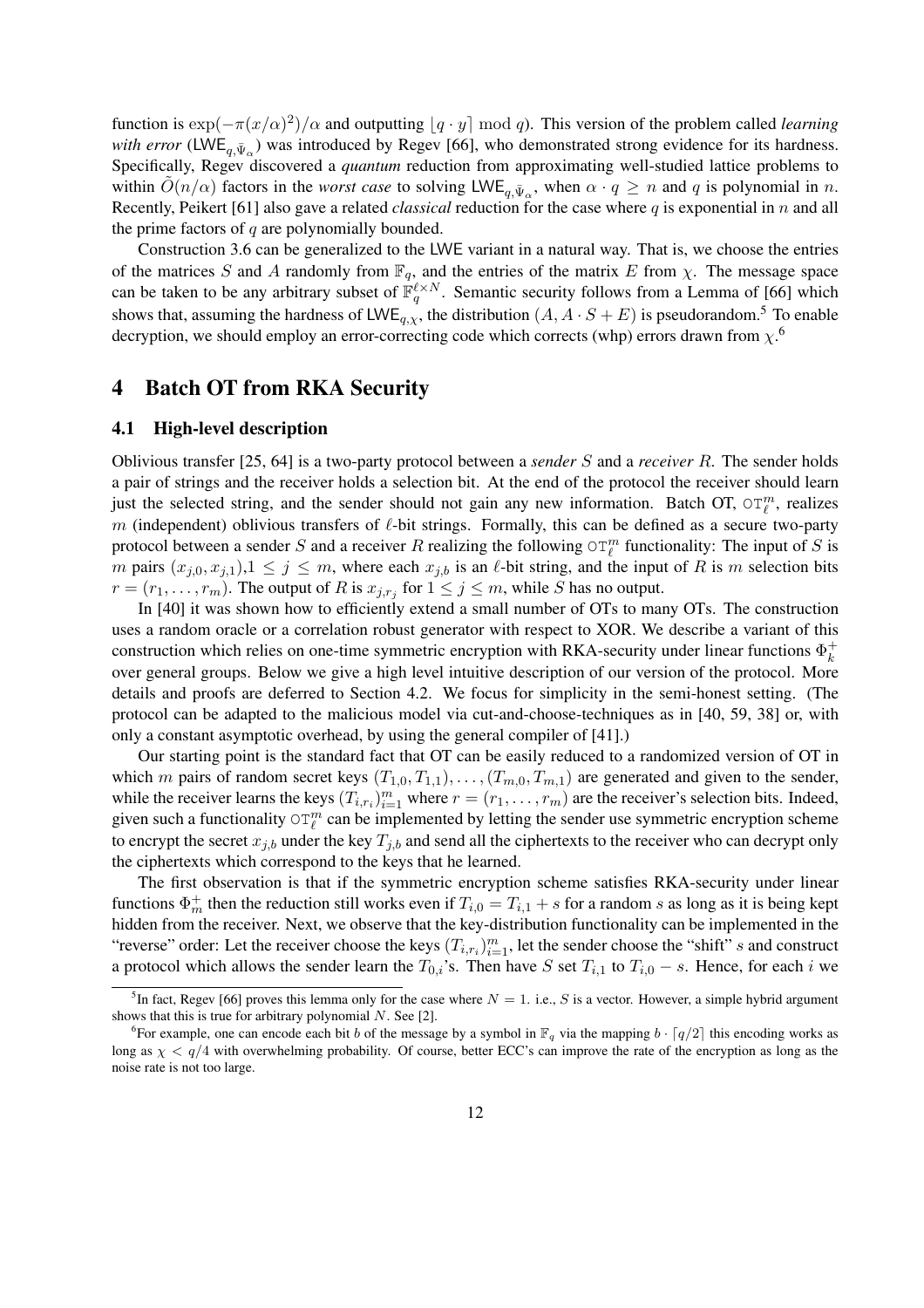would like S to learn the value  $T_{i,r_i} + r_i \cdot s$ . In the binary case, where the keys and the shift s are k-bit strings (and the encryption satisfies  $\Phi_m^{\oplus}$ -RKA security), this operation can be implemented by a single call to  $\circ$ T<sub>m</sub> where R plays the role of the sender with input pairs  $(T_{i,r_i}, T_{i,r_i} + r_i)$  and S plays the role of the receiver with selection vector s.

Hence we reduced  $\circ$   $\tau_{\ell}^{m}$  to the "simpler"  $\circ$   $\tau_{m}^{k}$ . The efficiency gain here comes from the fact that the new "batch" parameter (which dominates the efficiency of the OT) depends only in the security parameter  $k$  of the symmetric scheme and is independent of the data size  $m$ . (The dependency of the length parameter in  $m$ has only minor effect on the efficiency.) After resolving some technicalities, it is possible to adapt the above solution the non-binary case with some minor loss in efficiency, i.e., logarithmic in the size of the group.<sup>7</sup>

The feasibility result established in this section can be summarized by the following variant of the main theorem from [40].

**Theorem 4.1.** Let k be a security parameter. For any constant  $c > 1$ , there exists a protocol which reduces  $k^c$  *instances of*  $\overline{OT}_k$  *to*  $k$  *instances of*  $\overline{OT}_k$  *and only makes a black-box use of any one-time symmetric encryption scheme which is RKA secure with respect to linear relations.*

#### 4.2 Details and proofs

Our variant of [40] requires one-time RKA security under the RKD family  $\Phi_t^{\pm}$  whose members are indexed by a shift vector  $\Delta = (\Delta_1, \ldots, \Delta_t \in K^t$  and a sign vector  $v \in {\pm 1}^t$  and the *i*-th component of  $\phi_{\Delta,v}(k_0)$ is set to  $\Delta_i + v_i \cdot k_0$ . We note that in the special case, where the linear relation is XOR, this RKD family equals to  $\Phi_t^+$ . We now show that any one-time scheme (SetUp, Enc, Dec) which satisfies RKA under  $\Phi_t^+$ can be easily converted to satisfy the new RKA under  $\Phi_t^{\pm}$ .

**Lemma 4.2.** *Let*  $\mathcal{E} = (\mathsf{SetUp}, \mathsf{Enc}, \mathsf{Dec})$  *be an RKA secure one-time encryption scheme* (SetUp, Enc, Dec)  $u$ nder  $\Phi_t^+$ . Consider the scheme  $\mathcal{E}' =$  (SetUp, Enc', Dec') where  $\mathsf{Enc}'_k$  chooses a random bit  $b \in \{\pm 1\}$  as  $p$ art of its randomness, and outputs the pair  $(\sf{Enc}_{b \cdot k}(m), b)$ ; and  $\sf{Dec}'_k(c, b)$  applies  $\sf{Dec}_{b \cdot k}$  to the first entry *of the ciphertext c. Then,*  $(SetUp, Enc', Dec')$  *is a one-time*  $\Phi_t^{\pm}$ -RKA secure scheme.

*Proof.* We use an adversary A that breaks  $\mathcal{E}'$  via  $\Phi_t^{\pm}$ -RKA to break  $\mathcal{E}$  via  $\Phi_t^{\pm}$ -RKA as follows. We begin the standard  $\Phi_t^+$ -RKA game and let the challenger choose  $k_0$  and publish  $\Delta_1, \ldots, \Delta_t$ . Then we choose a random sign vector  $v \stackrel{R}{\leftarrow} {\{\pm 1\}}^t$ , define  $\Delta'_i = v_i \cdot \Delta_i$  and pass the values of the  $\Delta'_1, \ldots, \Delta'_t$  to A. Then, whenever the adversary asks for an encryption of a message  $m_i$  under the *i*-th key, we ask for  $c_i = \text{Enc}_{k+\Delta_i}(m)$  and pass the ciphertext  $(v_i, c_i)$  to the adversary.

Consider the joint view of the adversary:  $(\Delta'_i, m_i, (v_i, c_i))_{i \in [t]}$ . First observe that for each i the marginal distribution  $(\Delta'_i, m_i, (v_i, c_i))$  is distributed properly, i.e.,  $(v_i, c_i) = \text{Enc}'_{k+v_i\Delta'_i}(m_i)$ . This is immidiate when  $v_i = 1$ , while for  $v_i = -1$  it follows by writiting  $(v_i, c_i)$  as  $\mathsf{Enc}_{k+\Delta_i}(m_i) = \mathsf{Enc}'_{-(k-\Delta'_i)}(m_i)$ . Now, observe that all the pairs  $(\Delta'_i, v_i)$  are distributed uniformly and independently (as the  $\Delta_i$ 's are uniform and are not part of the view). Hence, the view of the adversary is distributed exactly as in a real  $\Phi_t^{\pm}$ -RKA in both cases where the challenge bit is 0 and 1, and so we break  $\mathcal E$  with the same advantage as  $\mathcal A$  breaks  $\mathcal E'$ .  $\Box$ 

Let us now present the (modified) IKNP protocol. We focus in the semi-honest version of the construction as the extension to the malicious setting follows easily from [40] or, more generally, from the generic

 ${}^{7}$ In fact, security is a bit more subtle as one needs RKA-security against a KDM family which is slightly larger than the family  $\Phi_t^+$  of linear functions. In particular, one needs to consider one-time RKA security under functions which either maps  $k_0$  to  $\Delta_i + k_0$ or to  $\Delta_i - k_0$ . We show that any RKA secure scheme (wrt linear functions) can be converted into one which supports this RKD family with almost no overhead.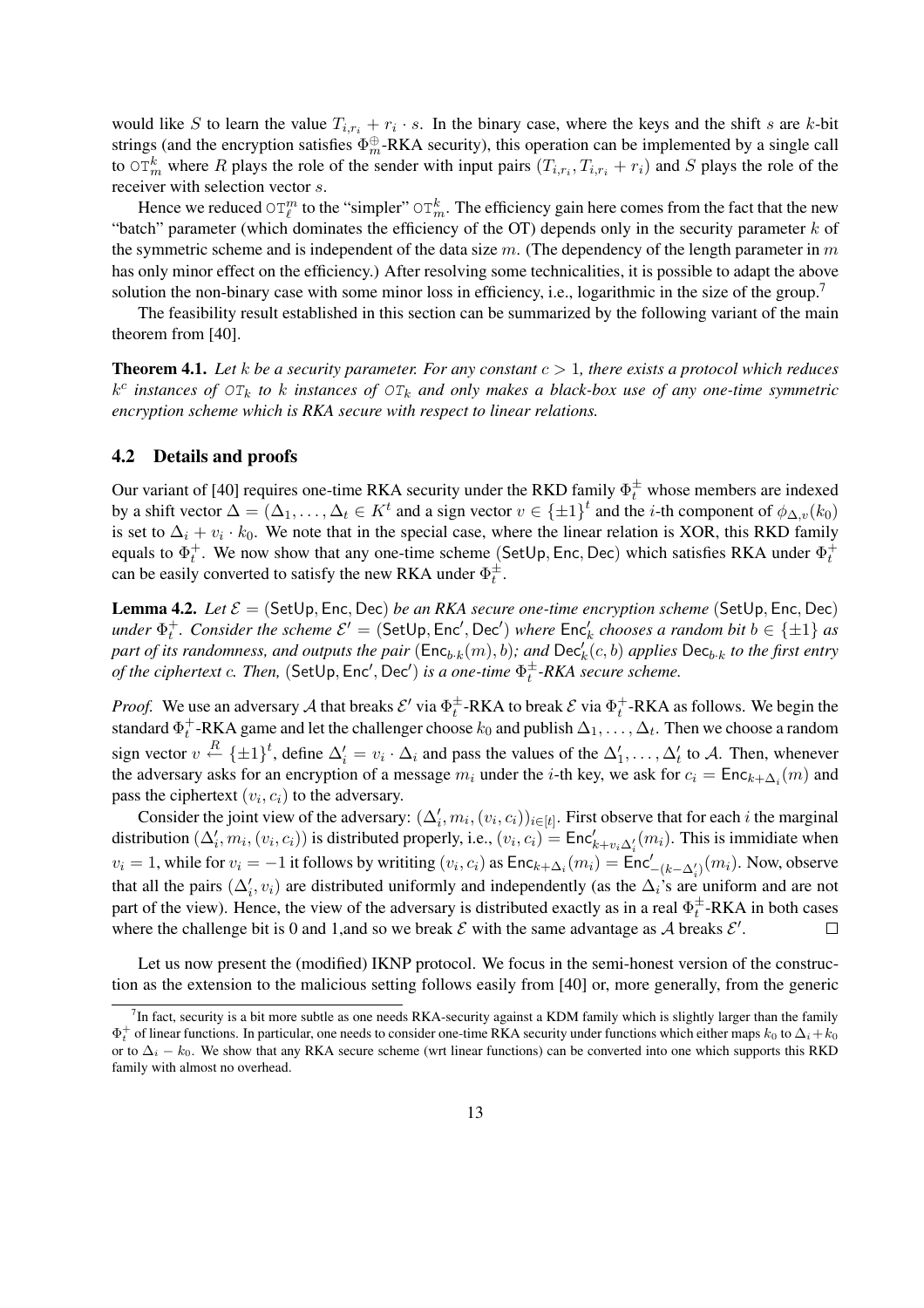- INPUTS: S holds m pairs  $(x_{j,0}, x_{j,1})$  of  $\ell$ -bit strings,  $1 \le j \le m$ . R holds m selection bits  $r = (r_1, \ldots, r_m)$  viewed as a column vector. Security parameter: k.
- CRYPTOGRAPHIC PRIMITIVES: An ideal  $\sigma \Gamma_m^k$  primitive and a symmetrickey scheme  $\mathcal{E} = (\text{Enc}, \text{Dec})$  with keys in  $\{0, 1\}^k$  and messages in  $\{0, 1\}^{\ell}$ . The scheme should provide one-time RKA security under  $\Phi_m^{\oplus}$ .
- 1. S initializes a random row vector  $s \in \{0,1\}^k$  and R selects m random keys  $T_1, \ldots, T_m \in \{0,1\}^k$  for  $\mathcal E$  and place them as rows in an  $m \times k$  bit matrix  $T$ . The parties invoke a sub-protocol in which  $T$  learns nothing and  $S$  learns the matrix  $Q = T + r \cdot s$  where arithmetics are over  $\mathbb{F}_2$ . This is done by making a single call to the  $\mathrm{OT}_m^k$  primitive as follows: S acts as a receiver with input s and R as a sender with inputs  $(T^i, r + T^i)$ ,  $1 \le i \le k$  where  $T^i$  is the *i*-th column of T.
- 2. For  $1 \le j \le m$ , S sends  $(y_{j,0}, y_{j,1})$  where  $y_{j,0} = \text{Enc}_{Q_j}(x_{j,0})$  and  $y_{j,1} =$ Enc<sub>Qj−s</sub>(x<sub>j,1</sub>). (Note that  $Q_j$  the j-th row of Q consists of the key  $T_j$  if  $r_j = 0$ , and the key  $T_j + s$  otherwise.)
- 3. For  $1 \leq j \leq m$ , R outputs  $z_j = \text{Dec}_{T_j}(y_{j,r_j})$ .

Figure 1: From 
$$
\mathop{\mathrm{OT}}\nolimits_m^k
$$
 to  $\mathop{\mathrm{OT}}\nolimits_\ell^m$ .

transformation of [41]. Due to the well known "random-self-reducibility" property of OT, we may also assume that the selection bits of the receiver are chosen by the receiver uniformly at random (this version of OT reduces to the standard one via simple and efficient transformation). For simplicity, we begin with the special case where the scheme (SetUp, Enc, Dec) is secure under  $\Phi_{\mu}^{\oplus}$  $\frac{\oplus}{k}$ . In the following we adopt the notation of [40]. Let m be the desired number of OTs and  $k \ll m$  be a security parameter. In Fig. 1 we describe how to reduce  $\circ$   $\tau_{\ell}^m$  to  $\circ$   $\tau_m^k$ . We note that  $\circ$   $\tau_m^k$  can be easily reduced to  $\circ$   $\tau_k^k$  via a standard use of standard one-time symmetric encryption (e.g., pseudorandom generator). (See [40].)

The correctness of the protocol (when both parties are honest) follows directly from the correctness of the encryption scheme  $\mathcal{E}$ . In [40] it is shown that it is possible to simulate the output of the malicious sender jointly with the output of the honest receiver. This part of the analysis is identical to [40] and is therefore omitted.

Security against semi-honest receiver. The semi-honest receiver  $R$  can be simulated in the ideal-world as follows: Given a random selection vector r and a message vector  $z_1, \ldots, z_m$  (both given by the trusted party in the ideal world), choose  $T$  and  $s$  as in the real protocol and output for each  $j$  the pair

$$
y_{j,0} = \text{Enc}_{T_j}(z_j)
$$
 and the pair  $y_{j,1} = \text{Enc}_{T_j-s}(0^{\ell})$ 

if  $r_j = 0$ , and otherwise

$$
y_{j,0} = \text{Enc}_{T_j+s}(0^{\ell})
$$
 and  $y_{j,1} = \text{Enc}_{T_j}(z_j)$ .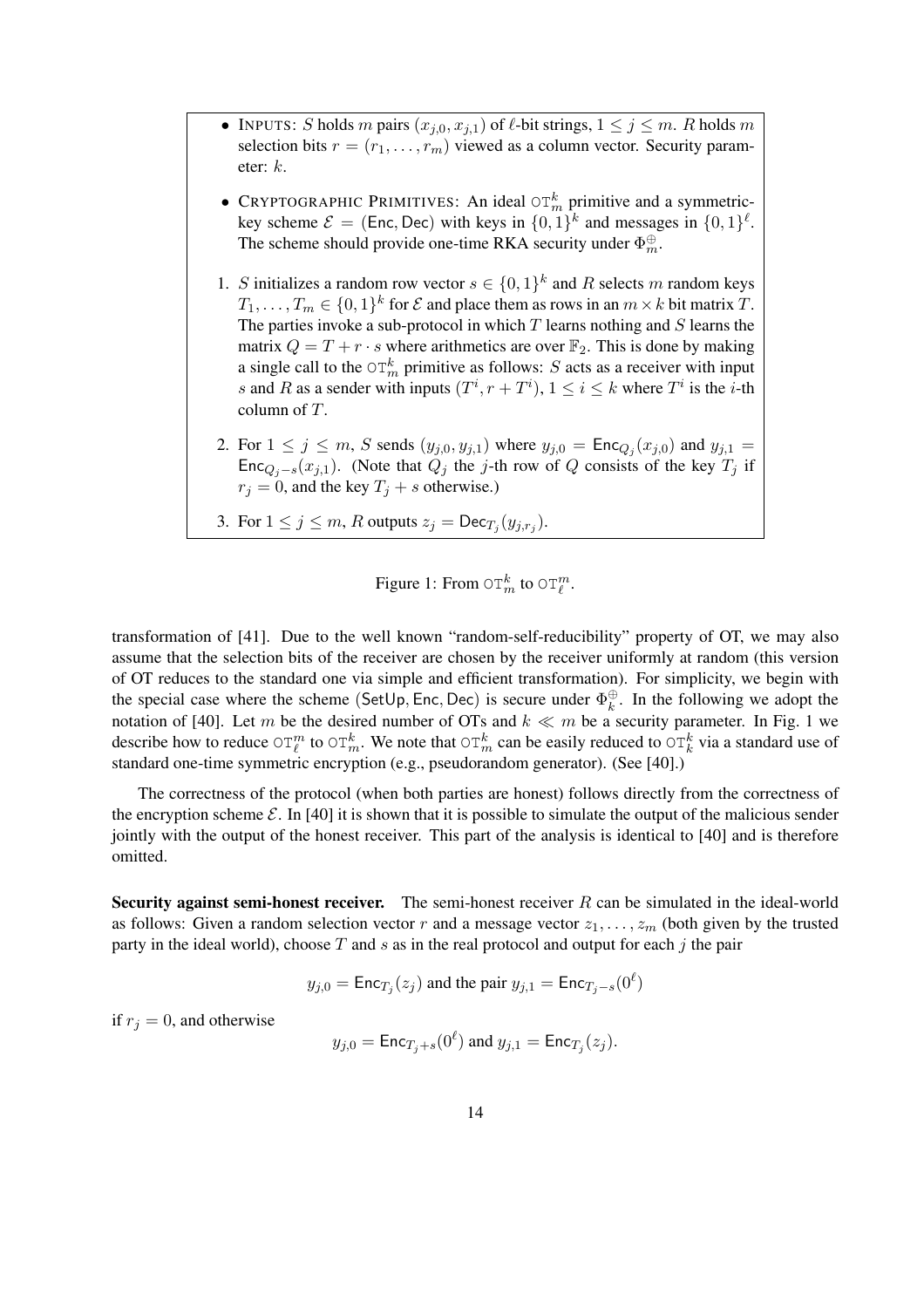We claim that this view is computationally indistinguishable from the real one even when the receiver is allowed to choose the messages of the sender. Indeed, an adversary  $A$  that distinguishes the real view from the simulated view with respect to the Sender's inputs  $(x_{j,0}, x_{j,1})$  yields a one-time  $\Phi_k^{\pm}$  $\frac{1}{k}$ -RKA adversary as follows. Given  $\phi_{\Delta,v}$  for random  $v \in \{\pm 1\}^m$  and  $\Delta \stackrel{R}{\leftarrow} K^t$  pretend that the initial key is s, let the *i*-th row of T be  $\Delta_i$  and set  $r_i$  to 0 if  $v_i = -1$  and to 1 otherwise. Compute  $y_{i,r_i} = \text{Enc}_{\Delta_i}(x_{i,r_i})$  and use a query for the *i*-th key to get  $y_{j,1-r_i} = \text{Enc}_{\Delta_i+v_i \cdot s}(x_{j,1})$ . Invoke the distinguisher A on the results and output its verdict. It is not hard to verify that for any fixed value of  $(x_{i,0}, x_{i,1})$ , T and r, the resulting view is identical to the real view if the RKA challenge bit was 1, and identical to the simulated view if the RKA challenge bit was 0.

**Extension to general groups.** We modify the protocol to support the case where the key of  $\mathcal{E}$  is taken from some general group  $\mathbb G$  which is not necessarily  $\mathbb F_2^k$ . For this we assume that there exists a public set of generators for the group  $g_1, \ldots, g_k$  where  $k = \log |\mathbb{G}|$  such that a random 0-1 combination of the generators results in a random (or almost random) group element. That is, if  $s \stackrel{R}{\leftarrow} \{0,1\}^k$  then  $g_s =$  $\frac{1}{\sqrt{2}}$  $is_i \cdot g_i$  is uniform over  $\mathbb{G}^8$ . This condition is satisfied by all of our constructions. In the modified version we let the receiver choose  $T \stackrel{R}{\leftarrow} \mathbb{G}^m$  as a column vector of m keys. We let  $s \in \{0,1\}^k$  be the random string that S holds which represents the group element  $g_s$ , and as before, assume that the receiver's input r is a bit string. We will modify only the first step of the protocol. We would like S to learn the column vector  $Q = T + r \cdot g_s$ (arithmetic is over G) while R learns nothing. This is done by making a single call to the  $\mathrm{OT}_{m,k}^k$  primitive as follows: S acts as a receiver with input s and R as a sender with inputs  $(M^i, M^i + r \cdot g_i)$ ,  $1 \le i \le k$ , where each  $M^i$  is a fresh random tuple of keys chosen by R uniformly at random from  $\mathbb{G}^m$ . At the end, R also sends the column  $M = T$ tuple of keys chosen by A unfforming at random from  $\mathfrak{F}$ . At the end, A  $\sum_i M^i$ . Then S recovers Q by summing up all the columns he received in the OT stage together with M. It is not hard to verify that the result is indeed  $Q = T + r \cdot g_s$  and that S learns nothing more than  $Q$  (the view of S consists of  $k + 1$  random column vectors whose sum equals to Q). The security and correctness of the rest of the protocol remains the same.

**Efficiency.** The sender and receiver make a single call to  $\circlearrowleft_{km}^k$ , in addition the sender makes  $2m$  calls to the encryption algorithm and the receiver makes m calls to the decryption algorithm. Hence, if m is sufficiently larger than  $k$  the amortized complexity is roughly two encryption calls for the sender and one call for the receiver. The round complexity of the protocol is only one larger than that of the original  $\circ$ T $_{km}^k$ .

# 5 Adaptive OT from RKA Security

Naor and Pinkas [54] constructed k out of N OTs in which elements are chosen adaptively. Their protocols rely on a special primitive called *Operation respecting synthesizer* (ORS) that was realized under the DDH assumption or by using a random oracle. We observe that the only role of ORS is to provide a special form of symmetric encryption scheme (to which we refer as *matrix encryption*), and that the latter can be realized by a symmetric-encryption scheme which satisfies ARKA-security under linear functions.

Roughly speaking, a two-dimensional matrix encryption schemes allows to encrypt an  $\ell \times \ell$  matrix of messages  $(m_{i,j})$  in the following way: (1) each row (resp., column) is associated with a key  $x_i$  (resp.,  $y_i$ ) and each entry  $(i, j)$  of the ciphertext matrix can be decrypted given the sum  $x_i + y_j$ ; and (2) Given a set of coordinates  $S \subset [\ell] \times [\ell]$  and the corresponding decryption keys  $(d_{i,j} = x_i + y_j, i, j)_{(i,j) \in S}$  the messages

<sup>&</sup>lt;sup>8</sup>Note that we do not require the ability to represent a group element q as a 0-1 combination with respect to the given basis which may be hard.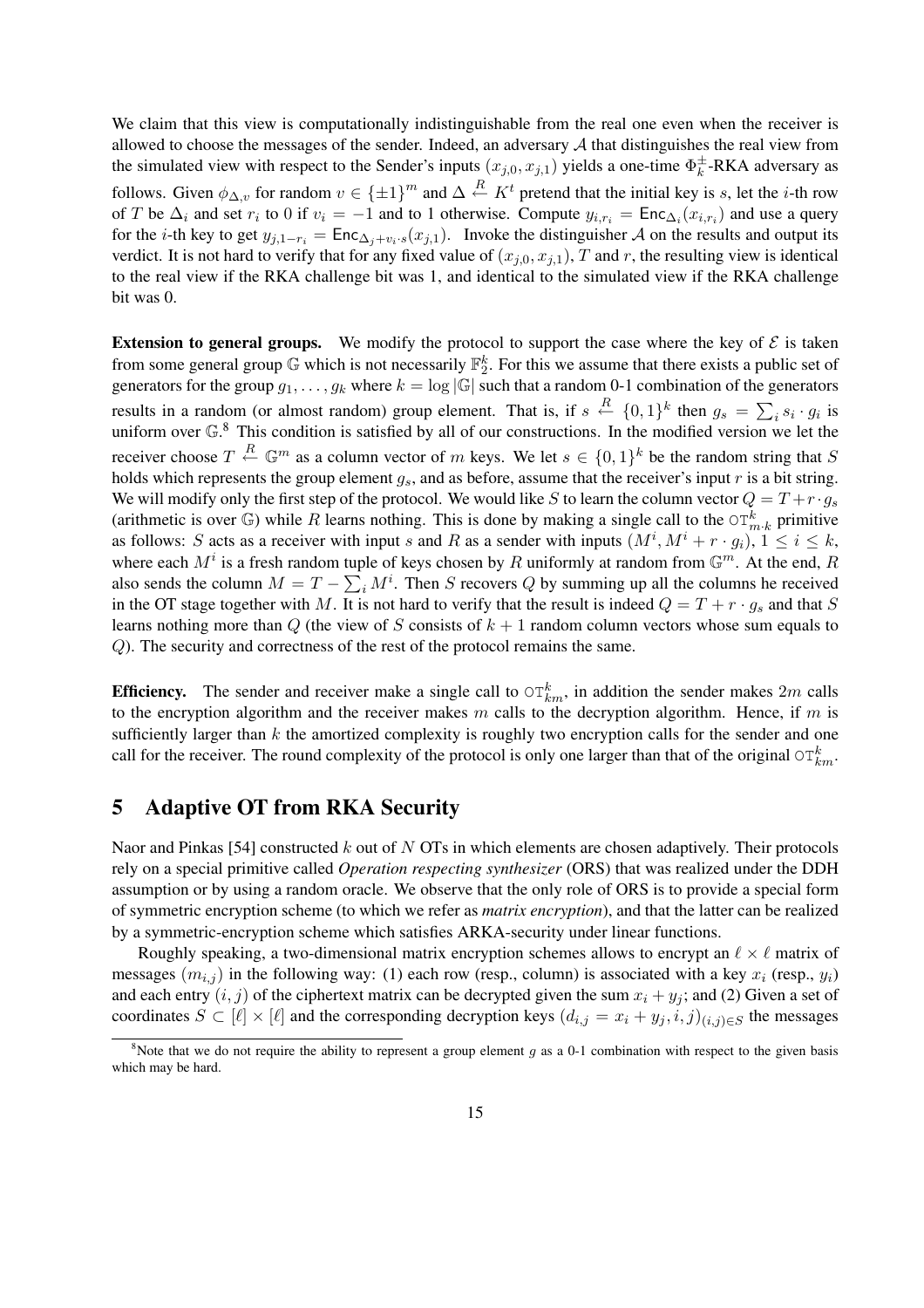encrypted in cells whose coordinates are not spanned by S remain "hidden". (A coordinate  $(s, t)$  is spanned by S if the vector  $v_{s,t} \in \mathbb{Z}^\ell \times \mathbb{Z}^\ell$  whose s-th coordinate and  $\ell+t$ -th coordinates are set to one and all other coordinates are zero, is spanned by the vectors  $(v_{i,j})_{(i,j)\in S}$ . This notion can be naturally generalized to d dimensions and formalized as follows:

Definition 5.1 (Matrix Encryption). *Let* d *be a constant. A* d*-dimensional* matrix encryption scheme (SetUp, Enc, Dec) *is a special symmetric encryption scheme whose encryption algorithm encrypts a batch of plaintexts arranged in a d-dimensional matrix*  $M = (m_v)_v$  *indexed by*  $v \in [\ell]^d$  *under a secret key* K  $\hat{f}_n$  which is composed of  $d\ell$  sub-keys  $K = (k_{i,j})_{i \in [d], j \in [\ell]}$  where  $k_{i,j} \stackrel{R}{\leftarrow} \mathbb{G}_n, \mathbb{G}_n \stackrel{R}{\leftarrow} \mathsf{SetUp}(1^n), \, m_v \in \{0,1\}^n,$ and  $\ell = \ell(n)$  *is an arbitrary polynomial. Moreover the following properties should hold:* 

- *1.* (Correctness) For any index v the v-th entry  $m_v$  of the matrix M can be decrypted given only the sum (Correctness) for any maex  $\sigma$  the  $\sigma$ -th entry  $m_v$  of the keys in corresponding coordinates:  $k_v = \sum_{i=1}^{d}$  $_{i=1}^d k_{i,v_i}$ . That is,  $\mathsf{Dec}_{k_v,v}(\mathsf{Enc}_K(M)) = m_v$  with *all but negligible probability over the randomness of the scheme.*
- 2. *(Security) For every infinite family of plaintexts*  $(M_n)_{n\in\mathbb{N}}$ , and any set of locations  $S_n \subseteq [\ell]^d$  the *distribution ensemble*

$$
\mathcal{D}_1=((\mathsf{Enc}_{K_n}(M_n)),(k_v,v)_{v\in S_n})_n
$$

where  $K_n = (k_{i,j})_{i \in [d], j \in [\ell]} \stackrel{R}{\leftarrow} \mathbb{G}_n^{d\ell}$ , is computationally indistinguishable from the ensemble

$$
\mathcal{D}_0=((\mathsf{Enc}_K(M'_n)),(k_v,v)_{v\in S_n})
$$

*where the v-th entry of*  $M'_n$  *equals to the v-th entry of*  $M_n$  *if v is spanned by S*, *and to*  $0^n$  *otherwise. (Here we think of v as a vector in*  $(\mathbb{Z}^{\ell})^d$  *composed of the*  $d$  *unit vectors*  $(e_{v_1}, \ldots, e_{v_d})$ .)

We observe that such scheme can be constructed from ARKA secure scheme. Given an ARKA secure scheme  $\mathcal{E} =$  (SetUp, Enc, Dec) and a constant d define a matrix encryption scheme  $\mathcal{E}^d$  by choosing the keys  $K = \{k_{i,j}\}_{i \in [d], j \in [\ell]}$  uniformly at random from  $\mathbb{G} \stackrel{R}{\leftarrow}$  SetUp $(1^n)$ . We encrypt the *v*-th entry of M by Enc<sub>kv</sub> $(M_v)$  where  $k_v = \sum_{i=1}^{d}$  $\sum_{i=1}^{d} k_{i,v_i}$ . Decryption is done in the natural way by employing Dec.

**Theorem 5.2.** Let  $\mathcal{E}$  be an adaptively-RKA secure symmetric encryption scheme under  $\Phi^+$ . Then, the *scheme* E d *is a matrix encryption scheme.*

*Proof.* The first property follows immediately from the definition. Let us explain why the second property holds as well. We can reduce the security of the matrix-scheme to the security of  $\mathcal E$  under ARKA as follows. Given a set of wanted entries  $S \subseteq [\ell]^d$ , construct a system of linear equations as follows. Our variables will be  $\{\Delta_v\}$  and  $\{x_{i,j}\}$  for every  $v = (v_1, \ldots, v_d) \in [\ell]^d$  and every  $i \in [d], j \in [\ell]$ . For every  $v \in [\ell]^d$  we put a constraint: if  $v$  is in  $S$  or spanned by  $S$  add an equation of the form

$$
\Delta_v = \sum_{i \in [d]} x_{i,v_i},
$$

otherwise add the equation

$$
\Delta_v = \sum_{i \in [d]} x_{i, v_i} - k.
$$

Now, find a random assignment for the  $\Delta_v$ 's which satisfies this system (and treat k as a constant). Such an assignment exists as each of the two sets of equations is satisfiable by itself, and the second set is linearly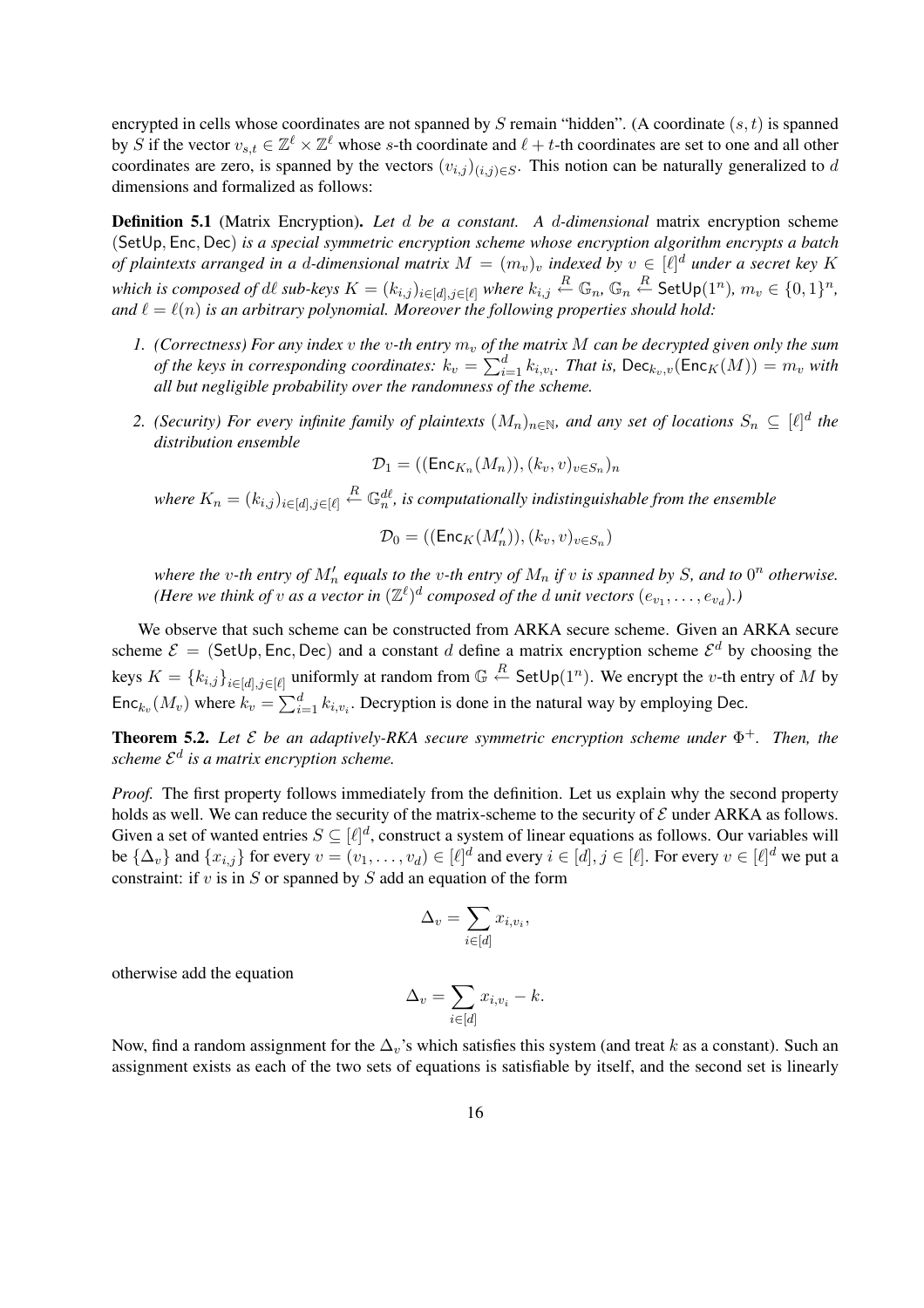independent of the first one by definition. Let us now apply an ARKA, in which the "master" key is  $k = k_0$ . Given a matrix of messages  $(m_v)$  we can easily construct the ciphertext matrix:  $c_v = \text{Enc}_{x_v}(m_v)$  where  $x_v = \sum_{i \in [d]} x_{i,v_i}$ . This is done either via a direct computation in case  $v \in S$  and  $\Delta_v$  is known; or by an RK-query for the key  $\Delta_v + k$ . We also output the decryption keys  $(\Delta_v)_{(v) \in S}$ . It is not hard to verify that when the challenge bit  $b = 1$  the adversary's view is distributed exactly as in  $\mathcal{D}_1$ , and when  $b = 0$  the adversary's view is distributed as in  $\mathcal{D}_0$ .  $\Box$ 

Acknowledgement. We thank Orr Dunkelman and Yevgeniy Dodis for useful conversations.

### References

- [1] A. Akavia, S. Goldwasser, and V. Vaikuntanathan. Simultaneous hardcore bits and cryptography against memory attacks. In *Theory of Cryptography, 6th Theory of Cryptography Conference, TCC 2009*, volume 5444, pages 474–495, 2009.
- [2] B. Applebaum, D. Cash, C. Peikert, and A. Sahai. Fast cryptographic primitives and circular-secure encryption based on hard learning problems. In *Advances in Cryptology - CRYPTO 2009*, 2009.
- [3] M. Backes, B. Pfitzmann, and A. Scedrov. Key-dependent message security under active attacks brsim/uc-soundness of symbolic encryption with key cycles. In *Proceedings of 20th IEEE Computer Security Foundation Symposium (CSF)*, June 2007. Preprint on IACR ePrint 2005/421.
- [4] B. Barak, I. Haitner, D. Hofheinz, and Y. Ishai. Bounded key-dependent message security. In *Advances in Cryptology - EUROCRYPT 2010*, pages 423–444, 2010.
- [5] Beaver. Correlated pseudorandomness and the complexity of private communications. In *STOC: ACM Symposium on Theory of Computing (STOC)*, 1996.
- [6] M. Bellare and D. Cash. Pseudorandom functions and permutations provably secure against relatedkey attacks. In *Advances in Cryptology - CRYPT0 2010*, 2010.
- [7] M. Bellare and T. Kohno. A theoretical treatment of related-key attacks: RKA-PRPs, RKA-PRFs, and applications. In *EUROCRYPT: Advances in Cryptology: Proceedings of EUROCRYPT*, 2003.
- [8] E. Biham. New types of cryptanalytic attacks using related keys. *J. Cryptology*, 7(4):229–246, 1994.
- [9] E. Biham, O. Dunkelman, and N. Keller. New cryptanalytic results on IDEA. In *Advances in Cryptology - ASIACRYPT 2006*, pages 412–427, 2006.
- [10] E. Biham, O. Dunkelman, and N. Keller. A unified approach to related-key attacks. In *Fast Software Encryption, FSE 2008*, pages 73–96, 2008.
- [11] N. Bitansky and R. Canetti. On strong simulation and composable point obfuscation. In *Advances in Cryptology - CRYPT0 2010*, volume 6223, page 513, 2010.
- [12] J. Black, P. Rogaway, and T. Shrimpton. Encryption-scheme security in the presence of key-dependent messages. In *SAC '02*, pages 62–75, 2002.
- [13] D. Boneh, S. Halevi, M. Hamburg, and R. Ostrovsky. Circular-secure encryption from decision diffiehellman. In *CRYPTO '08*, pages 108–125, 2008.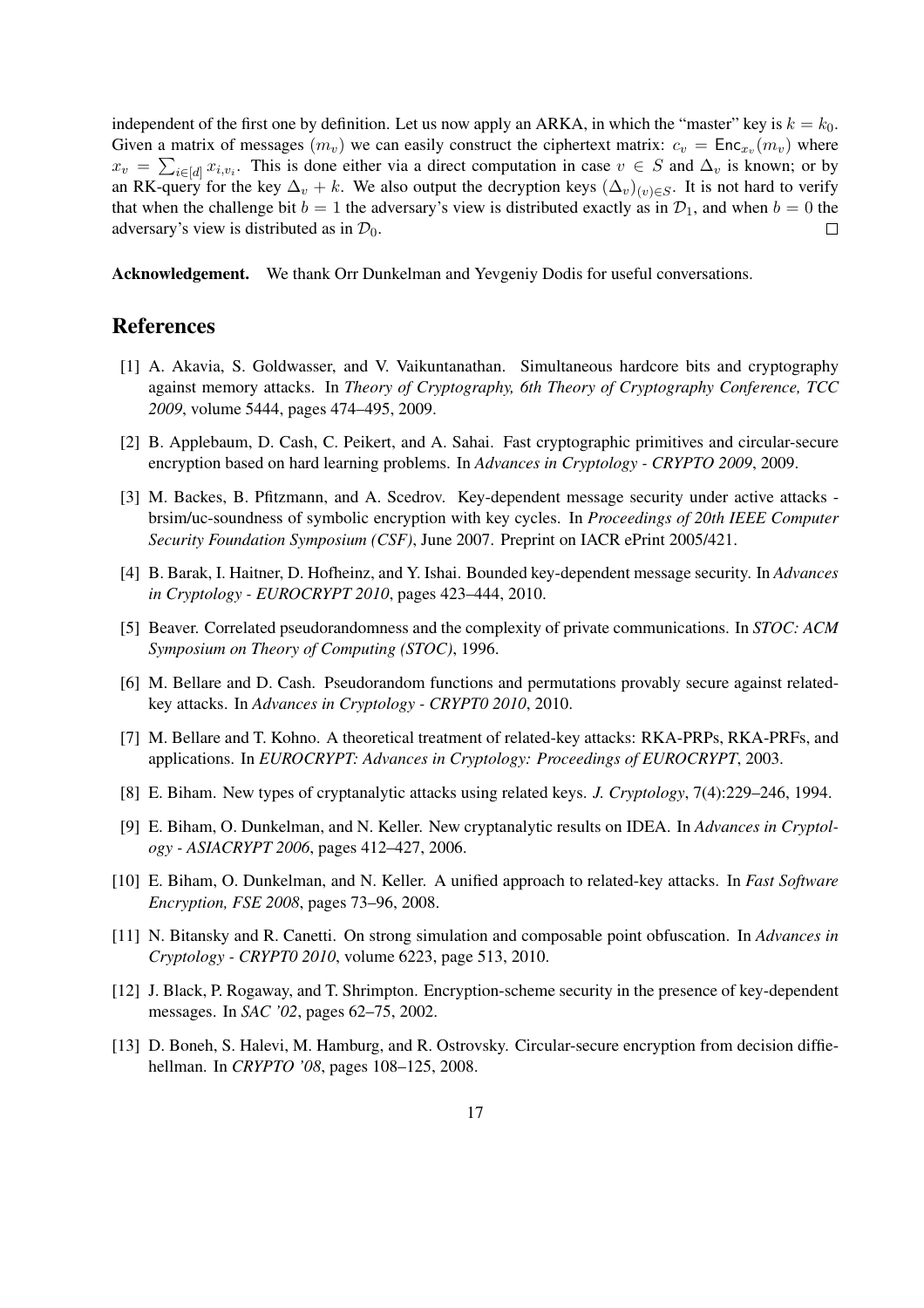- [14] Z. Brakerski and S. Goldwasser. Circular and leakage resilient public-key encryption under subgroup indistinguishability (or: Quadratic residuosity strikes back). In *Advances in Cryptology - CRYPT0 2010*, 2010.
- [15] Z. Brakerski, S. Goldwasser, and Y. Kalai. Circular-secure encryption beyond affine functions. Cryptology ePrint Archive, Report 2009/485, 2009.
- [16] Brassard, Crepeau, and Robert. All-or-nothing disclosure of secrets. In *CRYPTO: Proceedings of Crypto*, 1986.
- [17] Camenisch and Lysyanskaya. An efficient system for non-transferable anonymous credentials with optional anonymity revocation. In *EUROCRYPT '01*, 2001.
- [18] J. Camenisch, G. Neven, and A. Shelat. Simulatable adaptive oblivious transfer. In *Advances in Cryptology - EUROCRYPT 2007*, pages 573–590, 2007.
- [19] R. Canetti and R. R. Dakdouk. Obfuscating point functions with multibit output. In *EUROCRYPT*, pages 489–508, 2008.
- [20] R. Canetti, Y. T. Kalai, M. Varia, and D. Wichs. On symmetric encryption and point obfuscation. In *TCC*, pages 52–71, 2010.
- [21] J. Daemen and V. Rijmen. *The Design of Rijndael: AES The Advanced Encryption Standard*. Springer, 2002.
- [22] Y. Dodis, Y. T. Kalai, and S. Lovett. On cryptography with auxiliary input. In *Proc. of the 41st STOC*, pages 621–630, 2009.
- [23] D. Dolev, C. Dwork, and M. Naor. Non-malleable cryptography (extended abstract). In *STOC*, 1991.
- [24] S. Dziembowski and K. Pietrzak. Leakage-resilient cryptography. In *FOCS 2008*, pages 293–302, 2008.
- [25] S. Even, O. Goldreich, and A. Lempel. A randomized protocol for signing contracts. *CACM: Communications of the ACM*, 28, 1985.
- [26] Ferguson, Kelsey, Lucks, Schneier, Stay, Wagner, and Whiting. Improved cryptanalysis of rijndael. In *IWFSE: International Workshop on Fast Software Encryption, LNCS*, 2000.
- [27] T. E. Gamal. A public key cryptosystem and a signature scheme based on discrete logarithms. In *Advances in cryptology: Proc. of CRYPTO '84*, volume 196 of *LNCS*, pages 10–18, 1985. or IEEE Transactions on Information Theory, v. IT-31, n. 4, 1985.
- [28] C. Gentry. Practical identity-based encryption without random oracles. In *EUROCRYPT*, pages 445– 464, 2006.
- [29] H. Gilbert, M. J. B. Robshaw, and Y. Seurin. How to encrypt with the LPN problem. In *Automata, Languages and Programming, 35th International Colloquium, ICALP 2008*, pages 679–690, 2008.
- [30] N. Gilboa. Two party RSA key generation. In *CRYPTO: Proceedings of Crypto*, 1999.
- [31] D. Goldenberg and M. Liskov. On related-secret pseudorandomness. In *TCC '10*, 2010.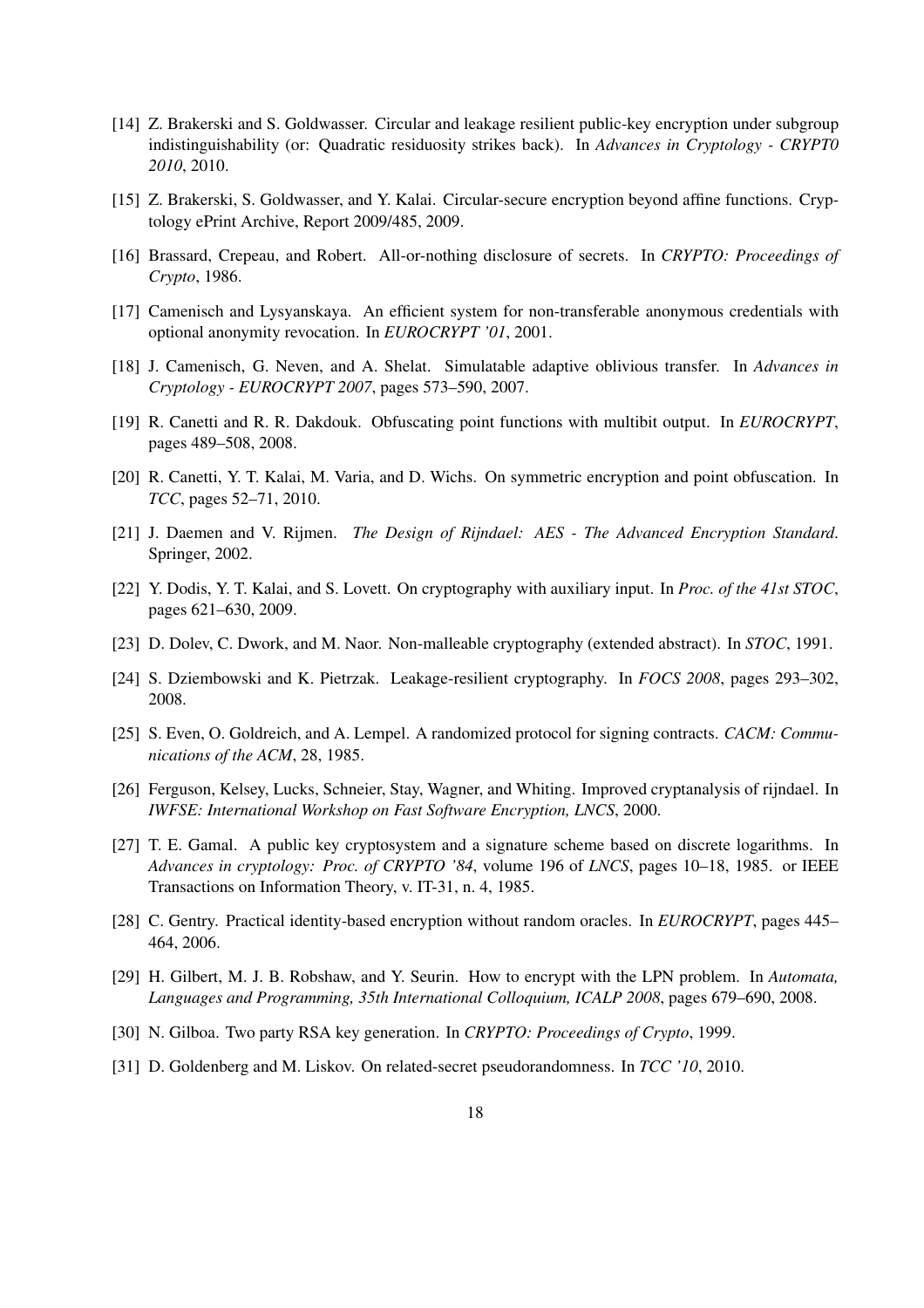- [32] O. Goldreich, S. Micali, and A. Wigderson. How to play any mental game (extended abstract). In *Proc. of 19th STOC*, pages 218–229, 1987.
- [33] S. Goldwasser and S. Micali. Probabilistic encryption. *JCSS*, 28(2):270–299, 1984. Preliminary version in Proc. STOC, 1982.
- [34] P. Golle, S. Jarecki, and I. Mironov. Cryptographic primitives enforcing communication and storage complexity. In *Financial Cryptography*, pages 120–135, 2002.
- [35] M. Green and S. Hohenberger. Universally composable adaptive oblivious transfer. In *Advances in Cryptology - ASIACRYPT 2008*, pages 179–197, 2008.
- [36] I. Haitner and T. Holenstein. On the (im)possibility of key dependent encryption. Cryptology ePrint Archive, Report 2008/164, 2008.
- [37] S. Halevi and H. Krawczyk. Security under key-dependent inputs. In *CCS '07*, pages 466–475, 2007.
- [38] D. Harnik, Y. Ishai, E. Kushilevitz, and J. B. Nielsen. OT-combiners via secure computation. In *Theory of Cryptography, Fifth Theory of Cryptography Conference, TCC 2008*, pages 393–411, 2008.
- [39] D. Hofheinz and D. Unruh. Towards key-dependent message security in the standard model. In *EUROCRYPT '08*, pages 108–126, 2008.
- [40] Y. Ishai, J. Kilian, K. Nissim, and E. Petrank. Extending oblivious transfers efficiently. In *CRYPTO*, pages 145–161, 2003.
- [41] Y. Ishai, M. Prabhakaran, and A. Sahai. Founding cryptography on oblivious transfer efficiently. In *Advances in Cryptology - CRYPTO 2008*, pages 572–591, 2008.
- [42] Jakimoski and Desmedt. Related-key differential cryptanalysis of 192-bit key AES variants. In *SAC: Annual International Workshop on Selected Areas in Cryptography*. LNCS, 2003.
- [43] J. Kilian. Founding cryptography on oblivious transfer. In *Proc. 20th STOC*, pages 20–31, 1988.
- [44] L. R. Knudsen. Cryptanalysis of LOKI91. In J. Seberry and Y. Zheng, editors, *Advances in Cryptology — Auscrypt '92*, pages 196–208, Berlin, 1993. Springer-Verlag.
- [45] V. Kolesnikov, A.-R. Sadeghi, and T. Schneider. Improved garbled circuit building blocks and applications to auctions and computing minima. In *Cryptology and Network Security, 8th International Conference, CANS 2009*, pages 1–20, 2009.
- [46] V. Kolesnikov and T. Schneider. Improved garbled circuit: Free XOR gates and applications. In *Automata, Languages and Programming, 35th International Colloquium, ICALP 2008*, pages 486– 498, 2008.
- [47] Y. Lindell and B. Pinkas. Privacy preserving data mining. *J. Cryptology*, 3(15):177–206, 2002.
- [48] Y. Lindell and B. Pinkas. A proof of yao's protocol for secure two-party computation. *Electronic Colloquium on Computational Complexity*, 11(063), 2004.
- [49] Y. Lindell and B. Pinkas. An efficient protocol for secure two-party computation in the presence of malicious adversaries. In *Advances in Cryptology - EUROCRYPT 2007*, pages 52–78. Springer, 2007.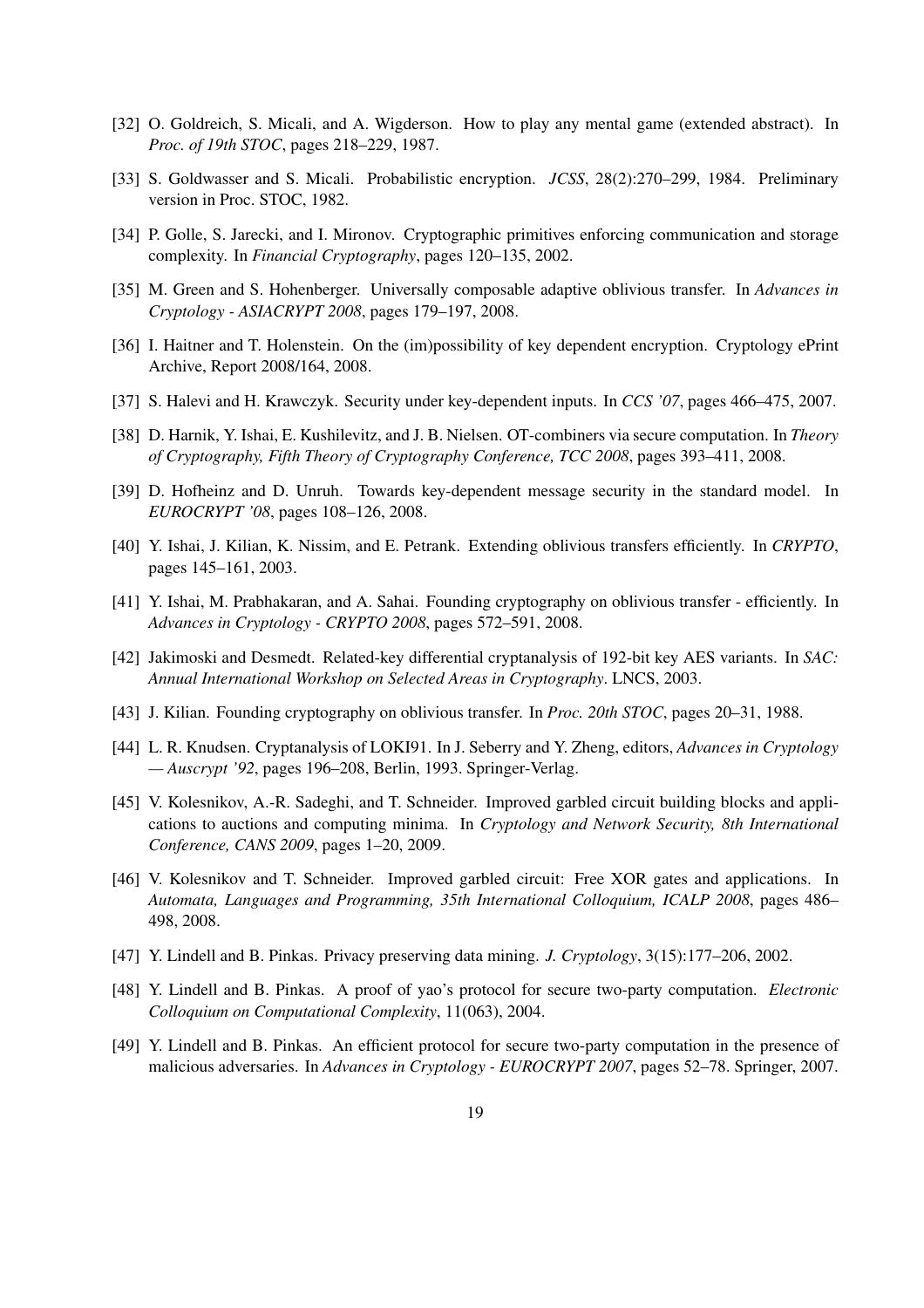- [50] Y. Lindell, B. Pinkas, and N. Smart. Implementing two-party computation efficiently with security against malicious adversaries. In *SCN 2008*, pages 2–20, Sept. 2008.
- [51] Lucks. Ciphers secure against related-key attacks. In *IWFSE: International Workshop on Fast Software Encryption*, 2004.
- [52] D. Malkhi, N. Nisan, B. Pinkas, and Y. Sella. Fairplay A secure two-party computation system. In *Proc. of 13th USENIX Security Symposium*, 2004.
- [53] S. Micali and L. Reyzin. Physically observable cryptography (extended abstract). In *Theory of Cryptography Conference (TCC)*, 2004.
- [54] M. Naor and B. Pinkas. Oblivious transfer with adaptive queries. In *CRYPTO: Proceedings of Crypto*, 1999.
- [55] M. Naor and B. Pinkas. Efficient oblivious transfer protocols. In *SODA*, pages 448–457, 2001.
- [56] M. Naor, B. Pinkas, and R. Sumner. Privacy preserving auctions and mechanism design. In *Proc. 1st ACM Conference on Electronic Commerce*, pages 129–139, 1999.
- [57] M. Naor and G. Segev. Public-key cryptosystems resilient to key leakage. In *Advances in Cryptology - CRYPTO 2009*, pages 18–35, 2009.
- [58] M. Naor and M. Yung. Public-key cryptosystems provably secure against chosen ciphertext attacks. In *Proc. of the 22nd STOC*, pages 427–437, 1990.
- [59] J. B. Nielsen. Extending oblivious transfers efficiently how to get robustness almost for free. Cryptology ePrint Archive, Report 2007/215, 2007.
- [60] J. B. Nielsen and C. Orlandi. LEGO for two-party secure computation. In *Theory of Cryptography, 6th Theory of Cryptography Conference, TCC 2009*, pages 368–386, 2009.
- [61] C. Peikert. Public-key cryptosystems from the worst-case shortest vector problem: extended abstract. In *Proceedings of the 41st Annual ACM Symposium on Theory of Computing, STOC 2009*, pages 333– 342, 2009.
- [62] K. Pietrzak. A leakage-resilient mode of operation. In *Advances in Cryptology EUROCRYPT 2009*, pages 462–482, 2009.
- [63] B. Pinkas, T. Schneider, N. Smart, and S. Williams. Secure two-party computation is practical. In *Advances in Cryptology – ASIACRYPT 2009*, pages 250–267, 2009.
- [64] M. Rabin. How to exchange secrets by oblivious transfer. Technical Report TR-81, Harvard Aiken Computation Laboratory, 1981.
- [65] Rackoff and Simon. Non-interactive zero-knowledge proof of knowledge and chosen ciphertext attack. In *Advances in Cryptology - CRYPTO 1991*, 1991.
- [66] O. Regev. On lattices, learning with errors, random linear codes, and cryptography. In *Proc. 37th STOC*, pages 84–93, 2005.